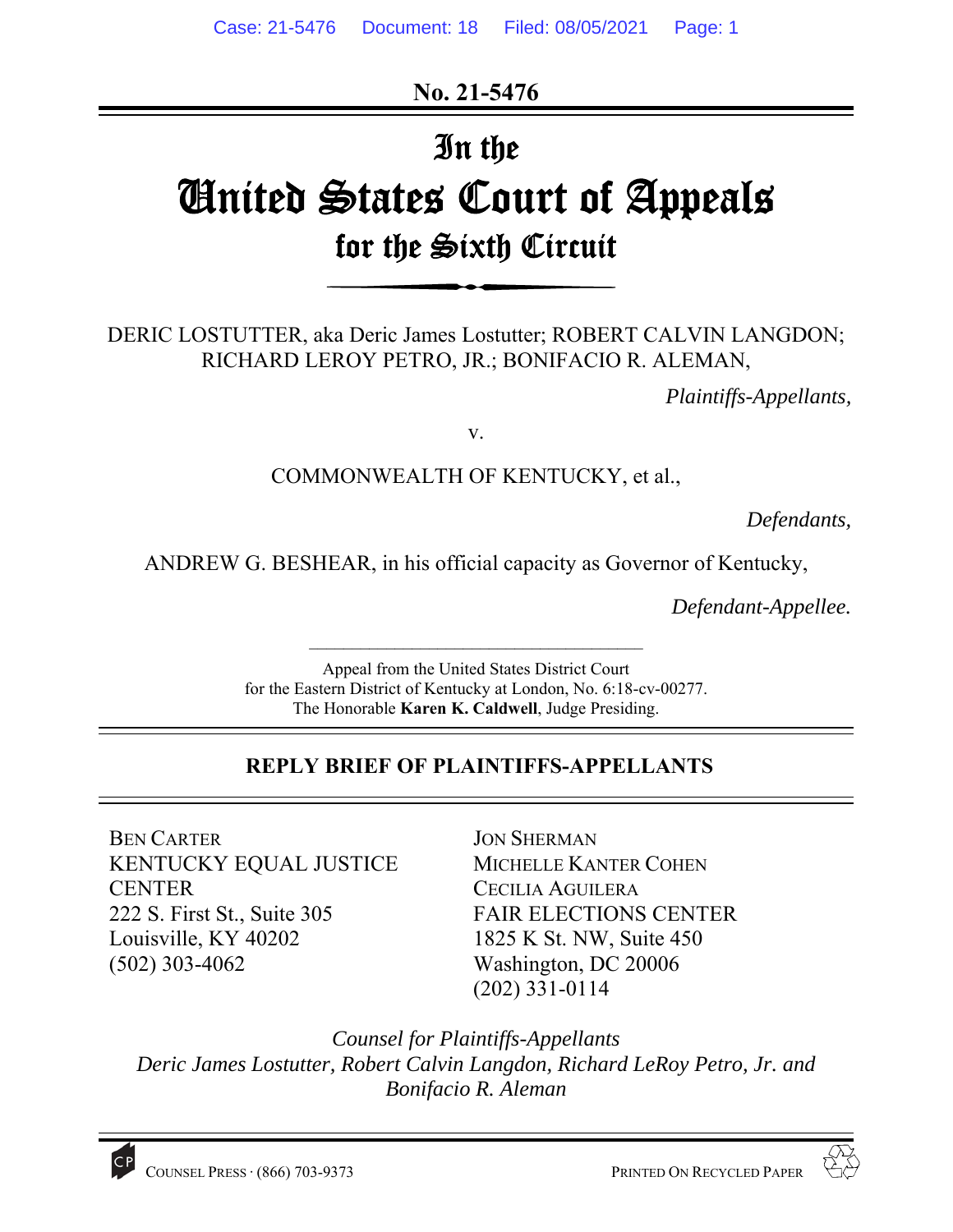# **TABLE OF CONTENTS**

# **Page**

| 2. |    | Appellants have established First Amendment violations on                                                                    |     |  |
|----|----|------------------------------------------------------------------------------------------------------------------------------|-----|--|
|    | a. | Though presently disenfranchised as a matter of state law,<br>Plaintiffs nevertheless retain their First Amendment rights to |     |  |
|    | b. | Prohibiting arbitrary licensing of First Amendment-protected<br>voting rights does not conflict with Section 2 of the        |     |  |
|    |    |                                                                                                                              | .20 |  |
| 22 |    |                                                                                                                              |     |  |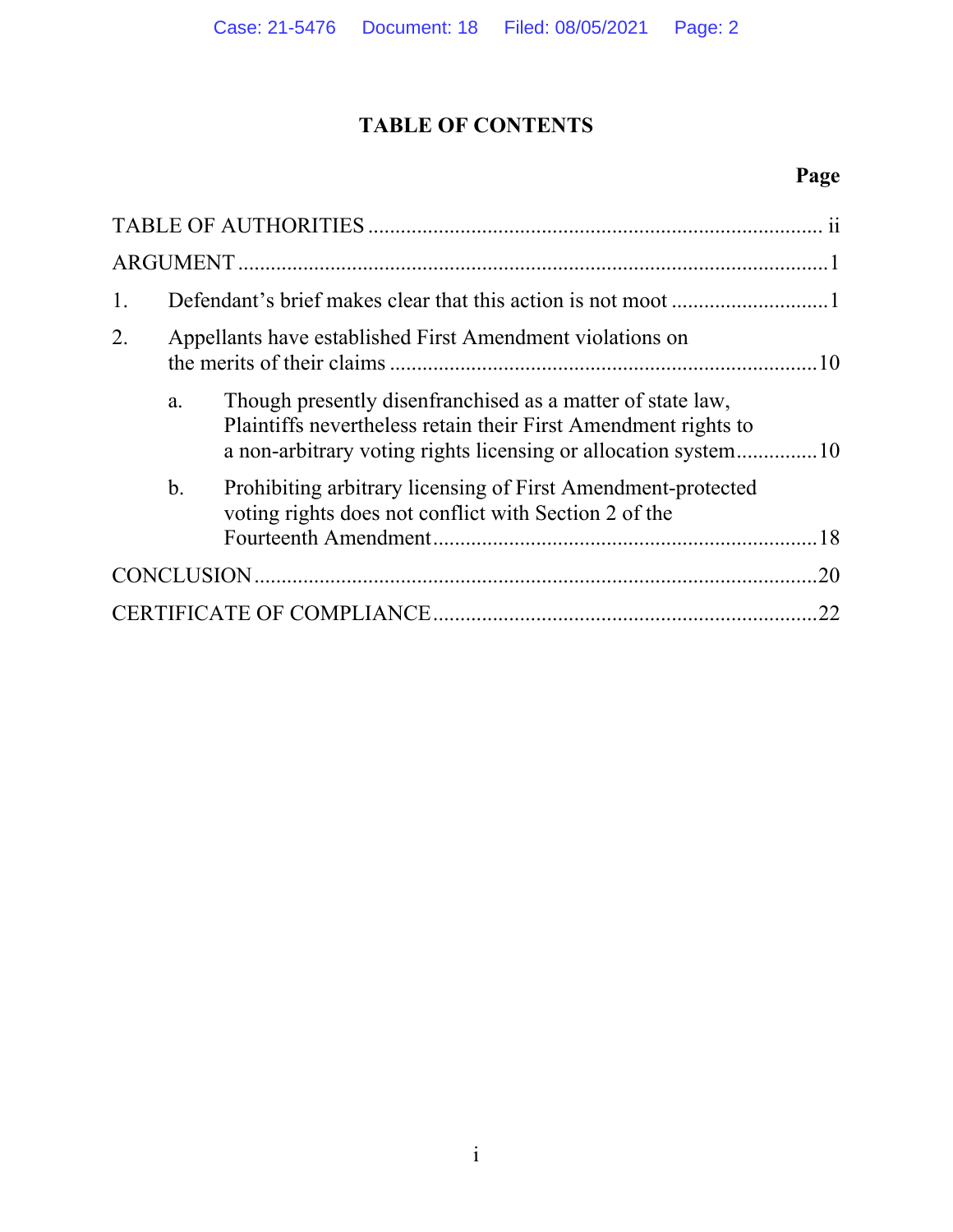# **TABLE OF AUTHORITIES**

# **Page(s)**

# **Cases:**

| 44 Liquormart, Inc. v. Rhode Island,                                                                                                    |  |
|-----------------------------------------------------------------------------------------------------------------------------------------|--|
| Ala. Legislative Black Caucus v. Alabama,                                                                                               |  |
| City of Lakewood v. Plain Dealer Publishing Company,                                                                                    |  |
| Farrakhan v. Locke,                                                                                                                     |  |
| Hand v. DeSantis,                                                                                                                       |  |
| Harvey v. Brewer,                                                                                                                       |  |
| Hayden v. Pataki,<br>No. 00 Civ. 8586(LMM), 2004 WL 1335921                                                                             |  |
| Hobson v. Pow,                                                                                                                          |  |
| Howard v. Gilmore,<br>205 F.3d 1333 (unpublished table decision), No. 99-2285, 2000 WL                                                  |  |
| Hunter v. Underwood,                                                                                                                    |  |
| Johnson v. Bredesen,                                                                                                                    |  |
| Johnson v. Bush,<br>214 F. Supp. 2d 1333 (S.D. Fla. 2002), aff'd on other grounds sub<br>nom. Johnson v. Governor of the State of Fla., |  |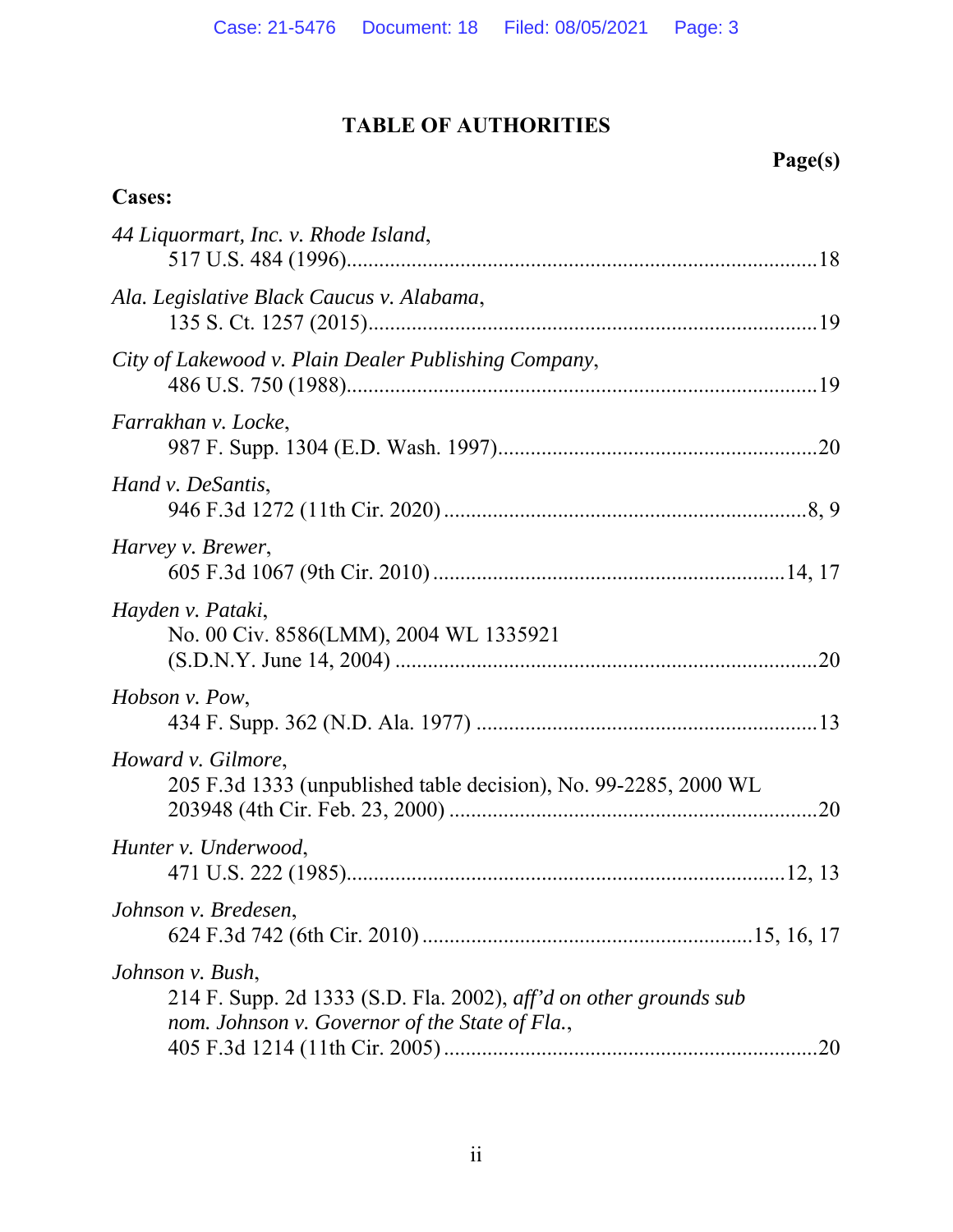| Kronlund v. Honstein,                                                                                                                                        |  |
|--------------------------------------------------------------------------------------------------------------------------------------------------------------|--|
| Louisiana v. United States,                                                                                                                                  |  |
| Owens v. Barnes,                                                                                                                                             |  |
| Richardson v. Ramirez,                                                                                                                                       |  |
| Satty v. Nashville Gas Co.,<br>522 F.2d 850 (6th Cir. 1975) aff'd in part on other grounds, vacated<br>in part on other grounds, Nashville Gas Co. v. Satty, |  |
| Shepherd v. Trevino,                                                                                                                                         |  |
| Tashjian v. Republican Party of Connecticut,                                                                                                                 |  |
| Williams v. Rhodes,                                                                                                                                          |  |
| Williams v. Taylor,                                                                                                                                          |  |

# **Statutes & Other Authorities:**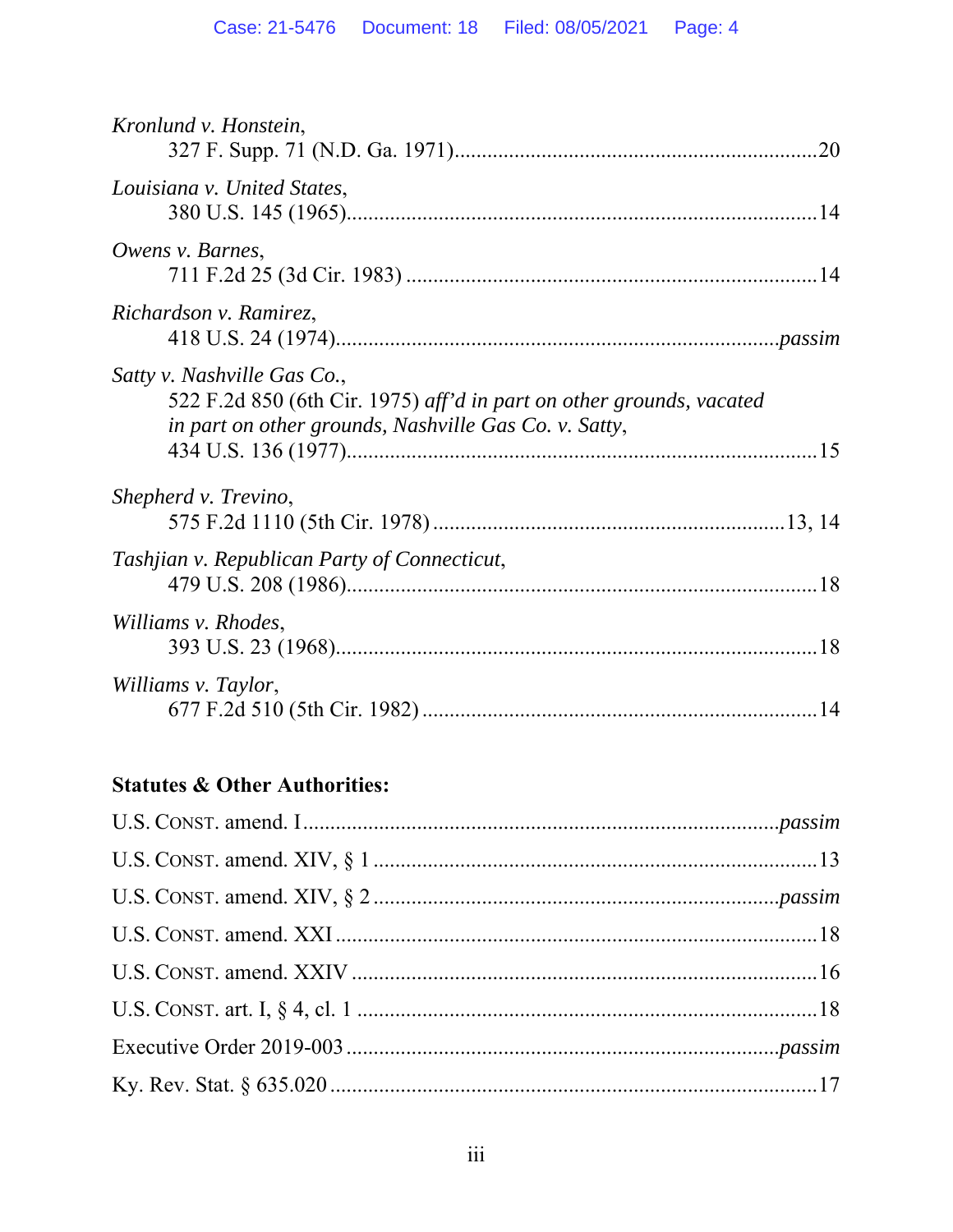|--|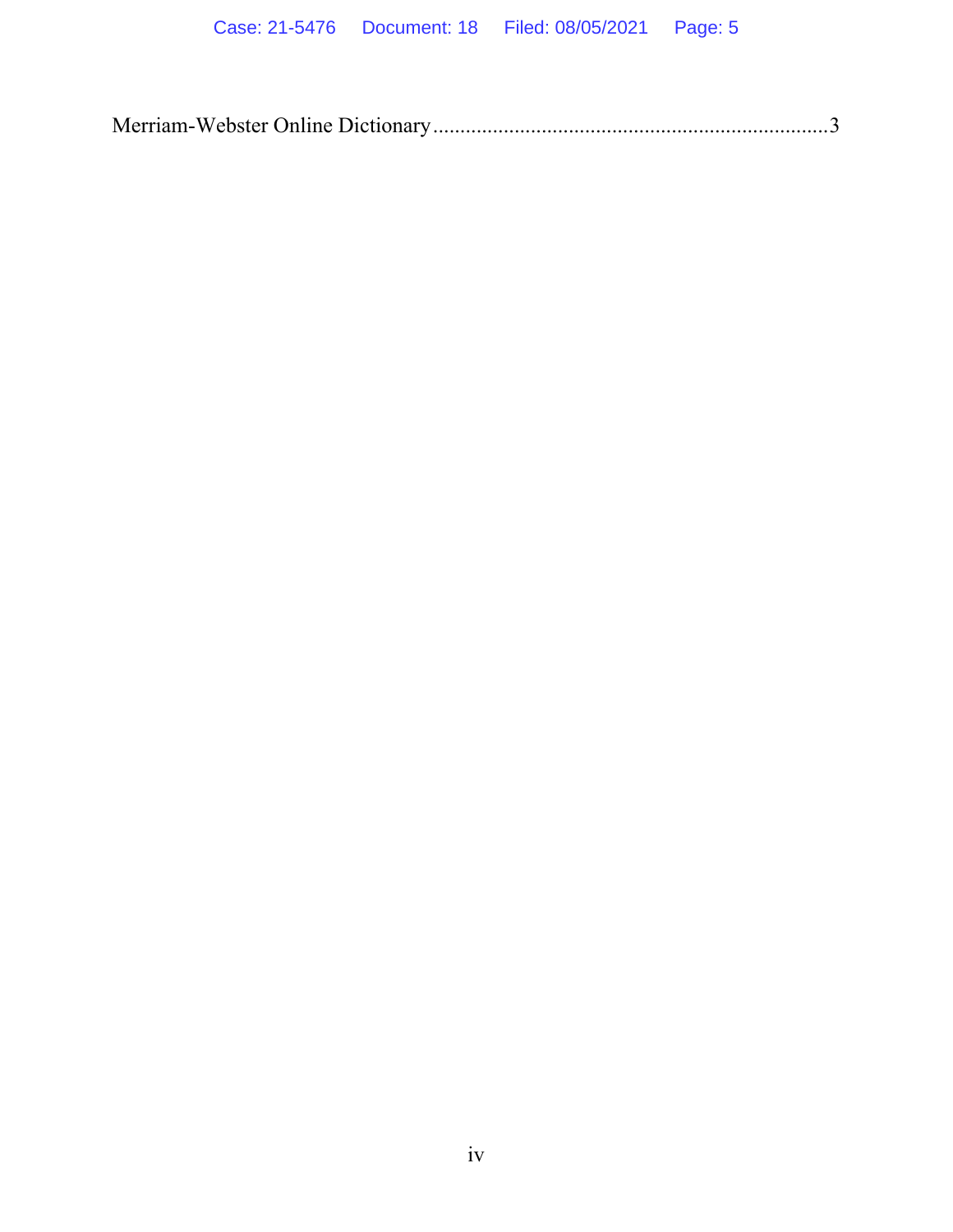Plaintiffs-Appellants do not believe oral argument is necessary to resolve this appeal of the district court's mootness ruling. However, if this Court is persuaded to reach and decide the merits of Plaintiffs' First Amendment claims without remanding, then Plaintiffs do request oral argument. Plaintiffs should have made that distinction clear in their principal brief, but do so now, with apologies to the Court for failing to note this earlier. Given this appeal has focused on the jurisdictional question, if this Court decides to reach the merits of the case, Plaintiffs believe further briefing and oral argument will be helpful to the Court.

#### **ARGUMENT**

#### **1. Defendant's brief makes clear that this action is not moot.**

Defendant-Appellee Governor Andrew Beshear's brief concedes in the clearest possible terms that under current Kentucky law he "retains discretion to restore Plaintiffs' voting rights – *even arbitrarily so* . . ." Doc. 15, Appellee's Brief, Page ID # 8 (emphasis added). Therefore, the parties clearly agree that Kentucky law gives Defendant the power to *arbitrarily* restore voting rights—based on any reason, no reason, inconsistent reasons, or whim. That agreement alone resolves this appeal on mootness in favor of Plaintiffs.

What Defendant actually disputes is a merits issue: whether this state of affairs violates the First Amendment, notwithstanding Executive Order 2019-003's removal of certain individuals who meet enumerated criteria from that arbitrary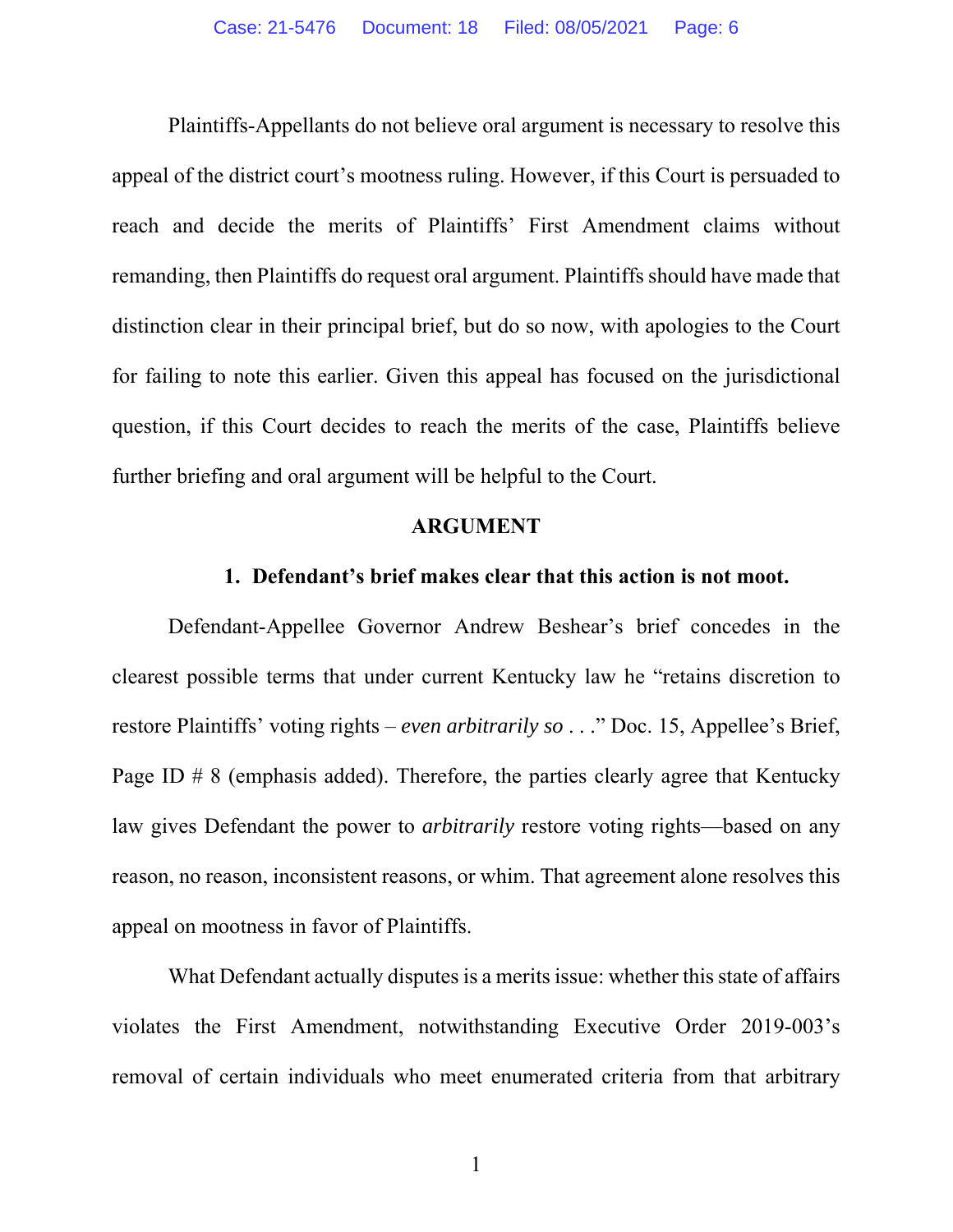restoration scheme. Defendant contends that Executive Order 2019-003 ("EO 2019- 003") satisfies the requirements of the First Amendment unfettered discretion doctrine, while Plaintiffs have argued it does not. In other words, the parties are construing and applying federal constitutional law to Kentucky state law; this is, of course, the merits of this litigation. As noted in Plaintiffs' principal brief, there is no way to disentangle the merits from the mootness dispute in this facial and purely legal challenge which seeks a non-arbitrary voting rights restoration scheme. RE 31, Fourth Amended Complaint, Page ID # 358. Given Defendant has conceded that the Governor retains the power to "arbitrarily" restore voting rights, Doc. 15, Appellee's Brief, Page ID # 8—the very thing Plaintiffs have challenged as unconstitutional this case cannot be moot. Moreover, should the Court reach the merits at this juncture, Defendant's admission underscores once again that the continued arbitrary restoration of voting rights violates the First Amendment.

Defendant's central argument is that even though he may "arbitrarily" restore voting rights, his discretion is "no longer absolute." Doc. 15, Appellee's Brief, Page ID # 8. Those two statements are fundamentally irreconcilable, as arbitrariness of course means the complete absence of any constraints on the arbiter's discretion or judgment. As Plaintiffs noted to the district court, two of the definitions Merriam-Webster gives for "arbitrary" include: "not restrained or limited in the exercise of power: ruling by *absolute authority*" and "depending on individual discretion (as of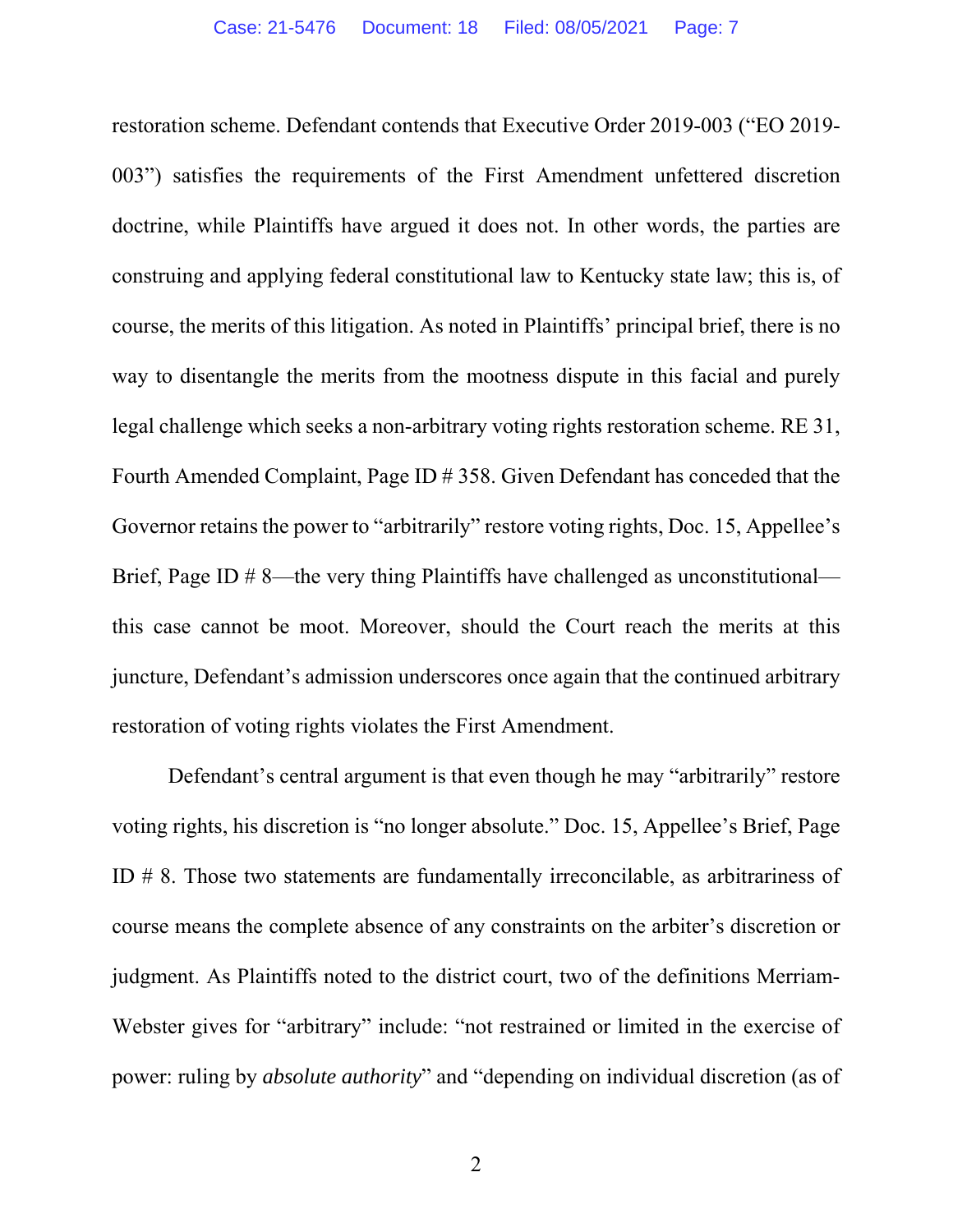a judge) and not fixed by law." RE 49, Plaintiffs' Response in Opposition to Defendant's Motion for Summary Judgment, Page ID ## 747–48 (citing Merriam-Webster Online Dictionary, at https://www.merriamwebster.com/dictionary/arbitrary) (emphasis added).

Nevertheless, taking Defendant's argument at face value, the theory seems to be that while a discretionary voting rights restoration system with no rules or criteria for certain individuals to secure non-discretionary restoration would constitute unfettered discretion and violate the First Amendment,<sup>1</sup> the addition of such rules and criteria permitting selective non-discretionary restoration for some but not all cures the constitutional violation as to all. To underscore this point, it is Defendant's position that the addition of such criteria eliminates all discretion and arbitrariness *even as to those individuals whose sole path to regain their voting rights has always been and remains the Governor's discretionary grant of restoration*. Doc. 15, Appellee's Brief, Page ID # 7 ("To be sure, the new restoration scheme applies to

<sup>&</sup>lt;sup>1</sup> Defendant appears to at least agree that the preexisting state of Kentucky law on voting rights restoration ran afoul of the First Amendment unfettered discretion doctrine, and it is this "voluntary cessation" that has "remedie[d]" the alleged constitutional violations. Doc. 15, Appellee's Brief, Page ID # 6 ("[T]hrough a formal process, modification of the restoration scheme *remedies* the specific allegations set forth by Plaintiffs in the Complaint. Plaintiffs do not argue the modification does not appear genuine or that the issues are capable of repetition in the future.") (emphasis added). Of course, that only corroborates Plaintiffs' central argument that the Governor's preservation of completely discretionary restoration for those categorically excluded by EO 2019-003 violates the First Amendment.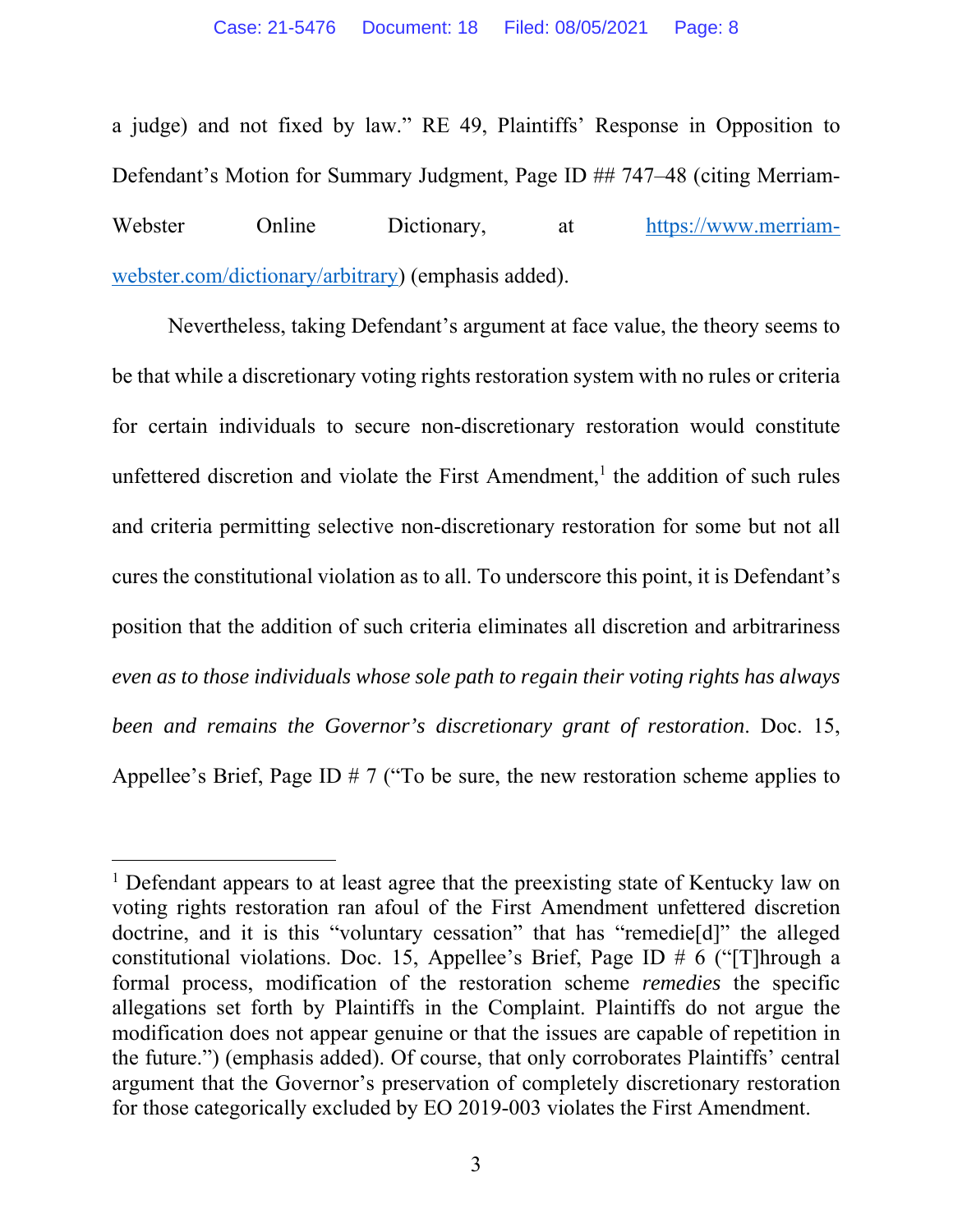Plaintiffs, just as it applied to the subset of 140,000 or more offenders who regained the right to vote. Executive Order 2019-003 established objective criteria by which to automatically restore or not restore voting rights to all disenfranchised offenders. All offenders are subject to those criteria, and for Plaintiffs, that resulted in the denial of automatic restoration."). According to this theory, the innumerable individuals excluded per se from EO 2019-003 and compelled to seek a grant of restoration through Defendant's admittedly arbitrary voting rights restoration process can no longer assert that the Governor's discretion to grant or deny restoration is unfettered; allegedly, they would have had a First Amendment claim prior to EO 2019-003 but do not now. With respect, this position is untenable. Defendant fails to explain how criteria or specifications that do not apply to categorically excluded individuals, such as Plaintiffs, and, more importantly, that have zero effect on the discretionary restoration application process to which Plaintiffs are subjected, constrain the Governor's discretion to grant or deny those applications in any way.

As explained in Plaintiffs' principal brief, Kentucky's restoration system has been split in two: a non-discretionary system for those who satisfy the criteria in EO 2019-003 and a discretionary, concededly arbitrary system. Doc. 14, Appellants' Brief, Page ID ## 24–25. The non-discretionary part has no effect on the discretionary part and vice versa. For those who meet the criteria for nondiscretionary restoration, Defendant has no control or further involvement in their

4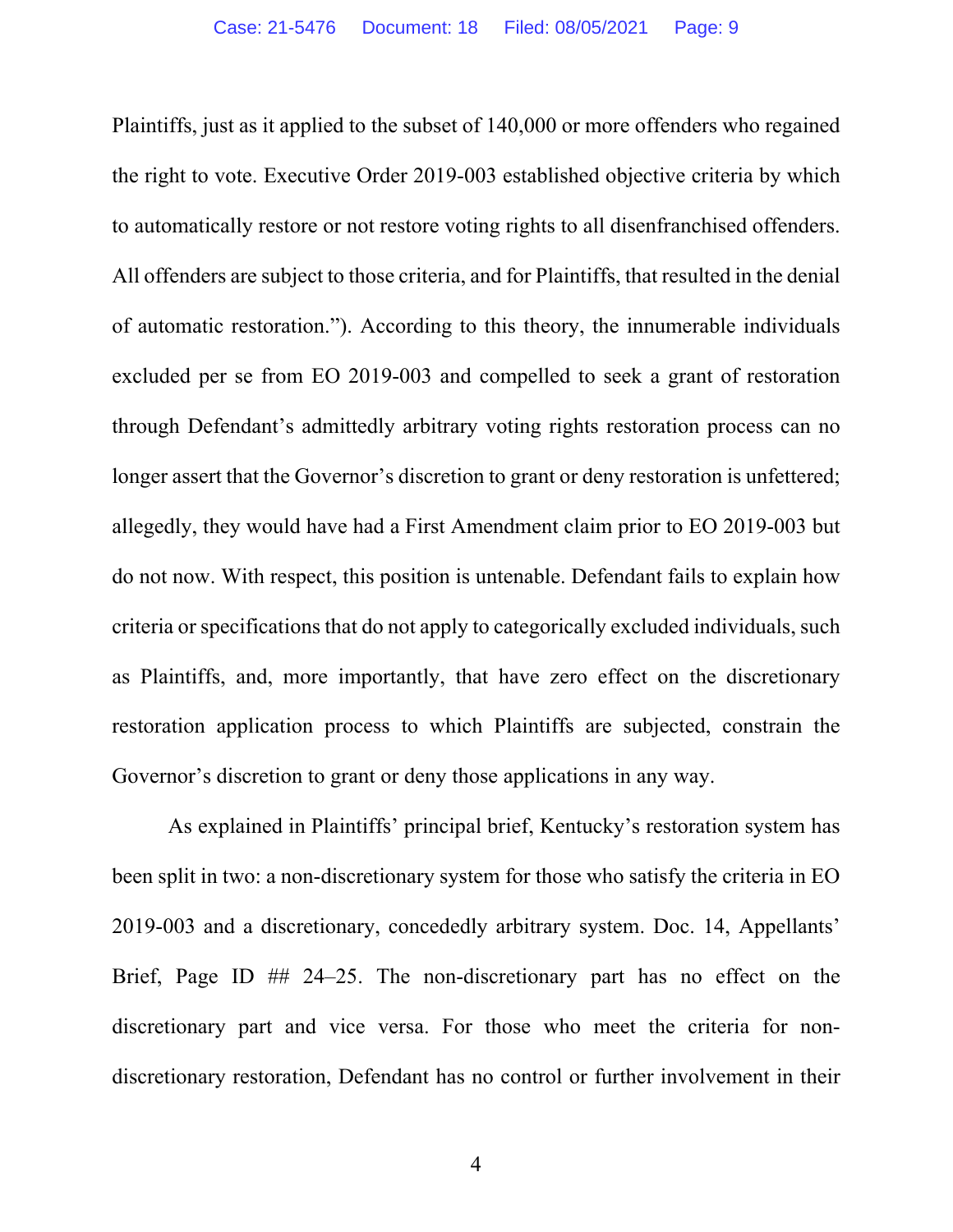restoration. Prospectively, individuals restored by operation of EO 2019-003 may simply register to vote; they do not need any certificate or other official document from the Governor's office or any other state or local government office to register and vote. RE 53-1, Exhibit 1 to Plaintiffs' Motion to Dismiss, Executive Order 2019- 003 "Relating to the Restoration of Civil Rights to Convicted Felons," Page ID # 763 ("The civil rights . . . are hereby restored . . ."). Indeed, the Governor only retains discretion over decisions on the voting rights restoration applications submitted to him by those excluded from EO 2019-003. Because those restored by way of EO 2019-003 need not seek Defendant's discretionary approval at all, it is illogical to talk about that non-discretionary part of Kentucky's restoration scheme in terms of the Governor's discretion.

Likewise, the purported "fettering" or "constraints" established in EO 2019- 003 have no bearing or effect whatsoever on the fate of those excluded from restoration under EO 2019-003 who must still apply and seek restoration through the arbitrary, discretionary part of the system. Because this discretionary path in Kentucky's restoration system—the one and only target of this constitutional challenge—has remained unchanged throughout the course of this litigation, no amendment to the operative pleading was necessitated by EO 2019-003. Accordingly, it is also illogical to characterize the Governor's complete discretion with respect to this latter group as fettered or constrained based on wholly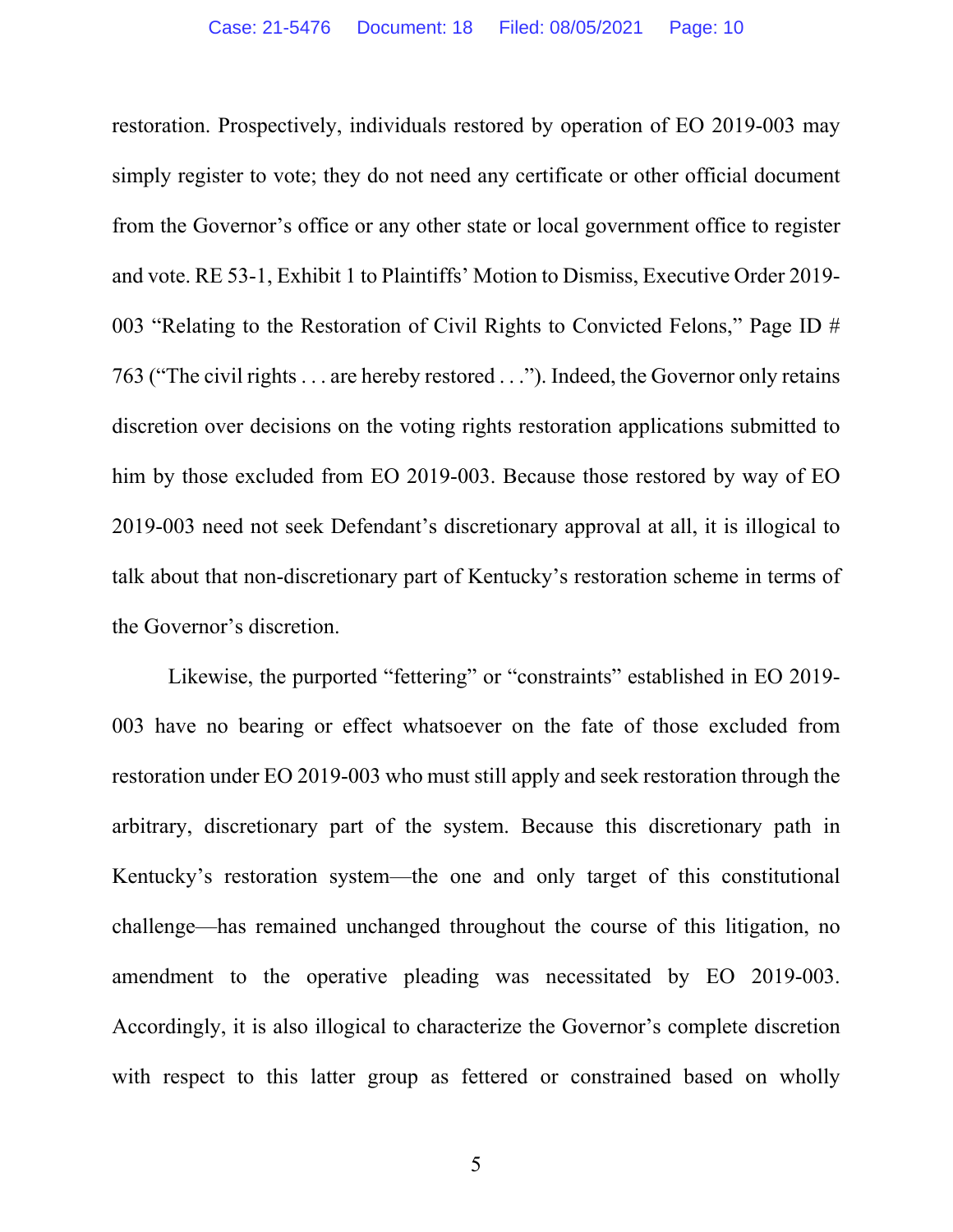inapplicable non-discretionary criteria. Defendant's discretion remains very much unfettered and absolute with respect to those who must still affirmatively apply for restoration.

It bears underscoring that for large numbers of Kentuckians whose out-ofstate, federal, and specific Kentucky felony convictions categorically bar them from restoration under EO 2019-003, including Plaintiffs, there are simply no applicable criteria that, if met, will bring about their reenfranchisement. Defendant argues that EO 2019-003 established objective criteria, such as satisfying the terms of probation and parole, that apply to *all* Kentuckians with felony convictions and constrain his discretion such that it is no longer absolute and unfettered with respect to *any* disenfranchised Kentuckians. Doc. 15, Appellee's Brief, at 11–12. But that is not so. Whole swathes of Kentucky's disenfranchised population have been categorically excluded from EO 2019-003's non-discretionary restoration provisions and thereby compelled to seek discretionary restoration via the preexisting application process. *There are simply no criteria for these individuals, including Plaintiffs, to meet.* Given the sheer inapplicability of the executive order's criteria to individuals like Plaintiffs who are per se ineligible for non-discretionary restoration and who per se must seek restoration through the discretionary, arbitrary process, these criteria simply do not impose any kind of constraint on the discretionary restoration process, which has held constant and unchanged throughout the course of this litigation.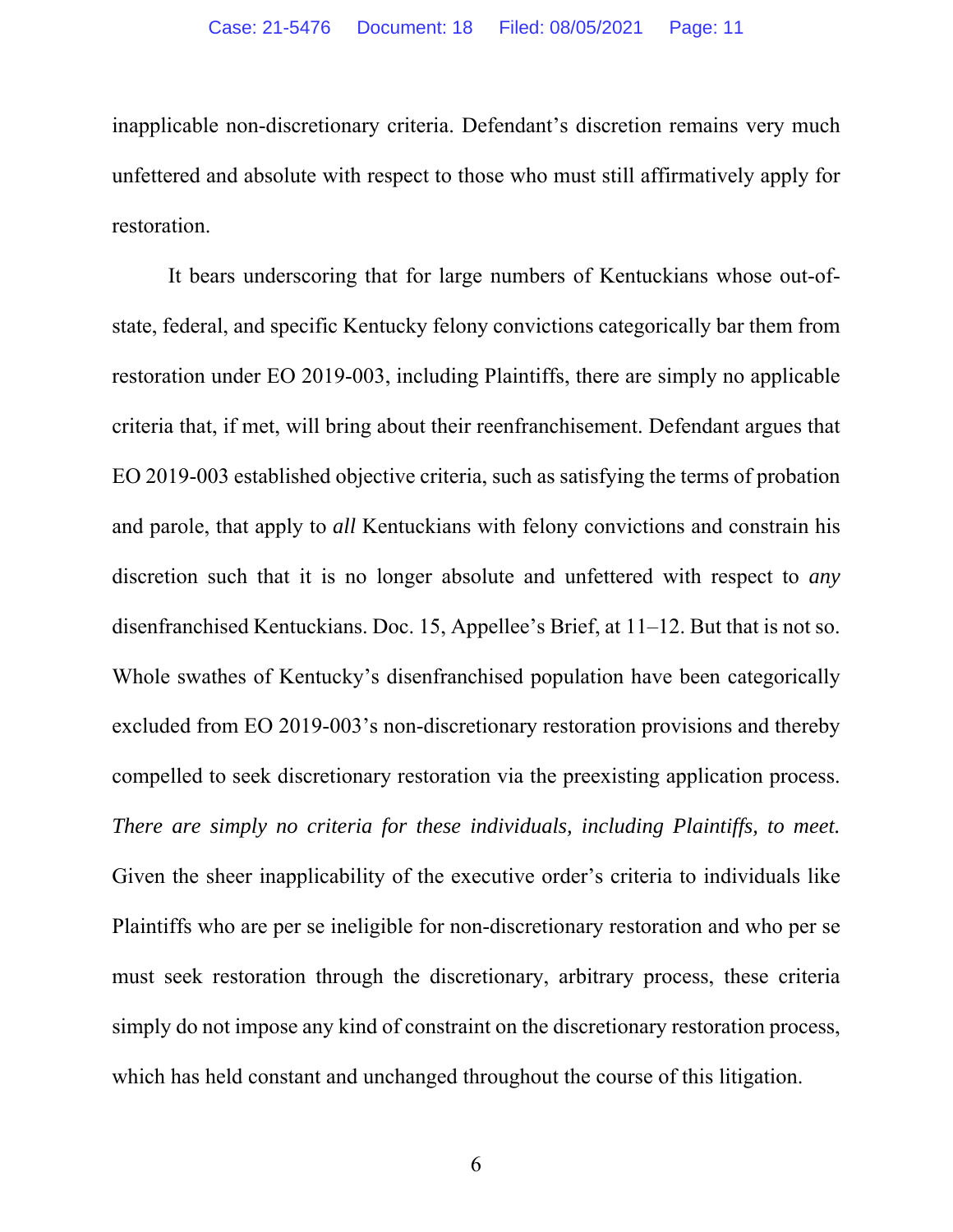Defendant additionally argues that Plaintiffs' claims will force the Governor to choose between purely discretionary and arbitrary restoration, on the one hand, and permanent disenfranchisement, on the other. Doc. 15, Appellee's Brief, Page ID #7 ("Plaintiffs stake out a precarious position: they seek to prevent a governor from arbitrarily restoring voting rights in favor of a restoration scheme that would permanently disenfranchise them."). This is manifestly a false choice. As noted in Plaintiffs' principal brief, Doc. 14, Appellants' Brief, Page ID # 52, there are of course innumerable permutations of restoration schemes that would be non-arbitrary and cure these First Amendment violations. If confronted with a court order requiring him to adopt a non-arbitrary restoration system, Governor Beshear may well choose to permanently disenfranchise some or all categories of felons heretofore excluded under EO 2019-003, but he also may not. For instance, Governor Beshear's executive order has restored people with certain Kentucky felony convictions, but categorically bars people with the exact same felonies on their records if they were convicted in another state. It would certainly be surprising if Defendant believed that those with out-of-state felony convictions warranted lifetime disenfranchisement, while those convicted of the identical offenses in Kentucky should be restored upon sentence completion. EO 2019-003 also categorically excludes *all* federal offenses from non-discretionary restoration. It may or may not be Defendant's view that, if his power to arbitrarily grant or deny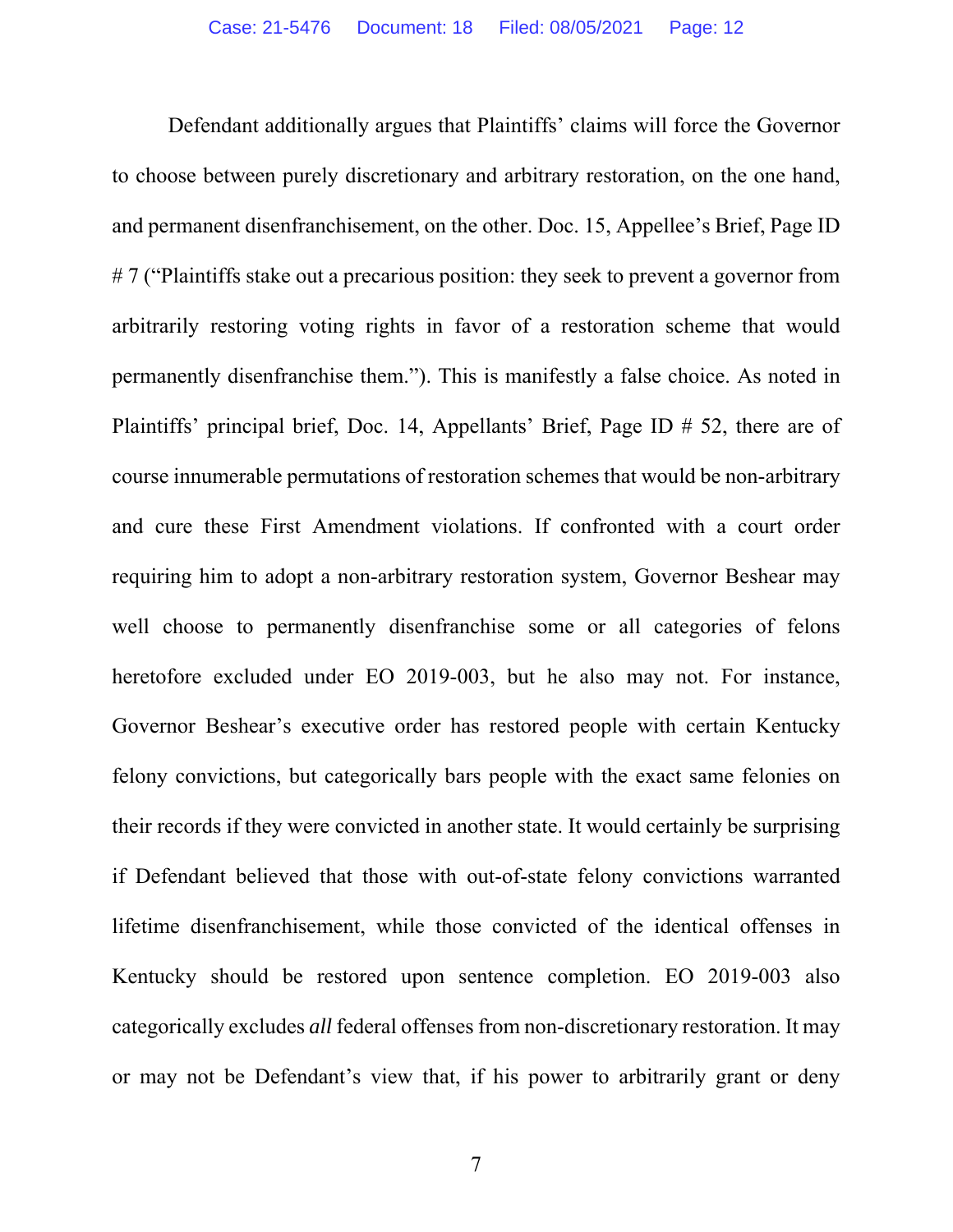restoration is foreclosed by the U.S. Constitution, then all federal drug and firearm possession offenses should result in the lifetime, irrevocable withdrawal of that most fundamental right of United States citizenship, the right to vote. But these are all policy choices upon which the Governor has made no clear statement in this brief or anywhere else and, more importantly, that have no bearing on whether the restoration scheme Defendant administers is unconstitutional.

Finally, Defendant has mischaracterized the dismissal of the appeal in *Hand v. DeSantis*, 946 F.3d 1272 (11th Cir. 2020). The undersigned counsel at Fair Elections Center were the principal attorneys on that action as well. That appeal was ultimately dismissed as moot because every appellant in that case regained their right to vote: some immediately upon the effective date of Amendment 4 and others upon payment of their outstanding legal financial obligations ("LFOs"), such as fines and court costs, thereby completing the terms of their sentences as defined under Florida law. That dismissal based on every plaintiff's loss of standing due to their restoration is not support for the proposition that such a First Amendment challenge becomes moot once the law changes to restore some individuals based on specified criteria. Indeed, the Eleventh Circuit panel did not dismiss the appeal sua sponte after Amendment 4 took effect, but rather sought further briefing from the parties identifying whether any of the plaintiffs still had outstanding LFOs. RE 59-1, Exhibit 1 to Reply Brief in Support of Plaintiffs' Motion for Reconsideration, Eleventh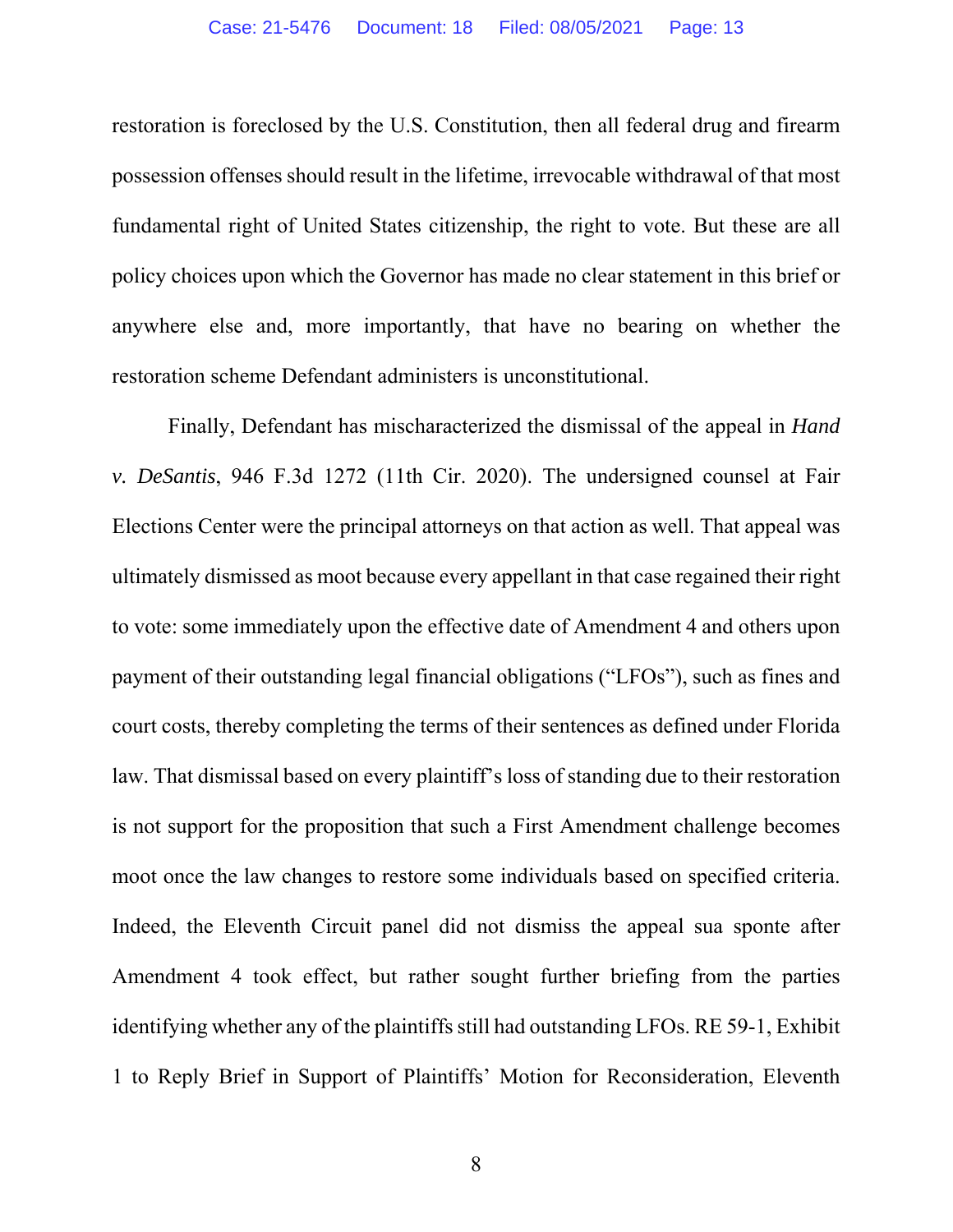Circuit Memorandum to Parties in *Hand v. DeSantis* (Sept. 12, 2019), Page ID # 806 ("The Court requests supplemental briefing to update whether all plaintiffs have now satisfied outstanding court costs and fees."). Defendant has mischaracterized what the Eleventh Circuit panel did. The Court's September 12, 2019 memorandum to the parties explicitly stated that "[i]n the event that there are plaintiffs with outstanding court costs and fees, the Court requests supplemental briefing on whether the Executive Clemency Board takes the position that any plaintiffs in this case will continue to be disqualified from voting *such that this appeal is not moot*." *Id*. (emphasis added). No one need speculate whether the Eleventh Circuit panel would have ruled on the merits if any plaintiff in *Hand* was still disenfranchised due to outstanding LFOs and, therefore, in the Court's view, still had standing. The Court said it would.

Accordingly, the adoption of Amendment 4 and its conditions for the restoration of convicted felons was not enough to moot *Hand*. Had some of the plaintiffs still not qualified for non-discretionary restoration pursuant to Amendment 4, they would have remained subject to the discretionary restoration process administered by Florida's Executive Clemency Board, and their First Amendment claims would have still been live. Accordingly, *Hand* is therefore no support for Defendant's argument that this case is moot.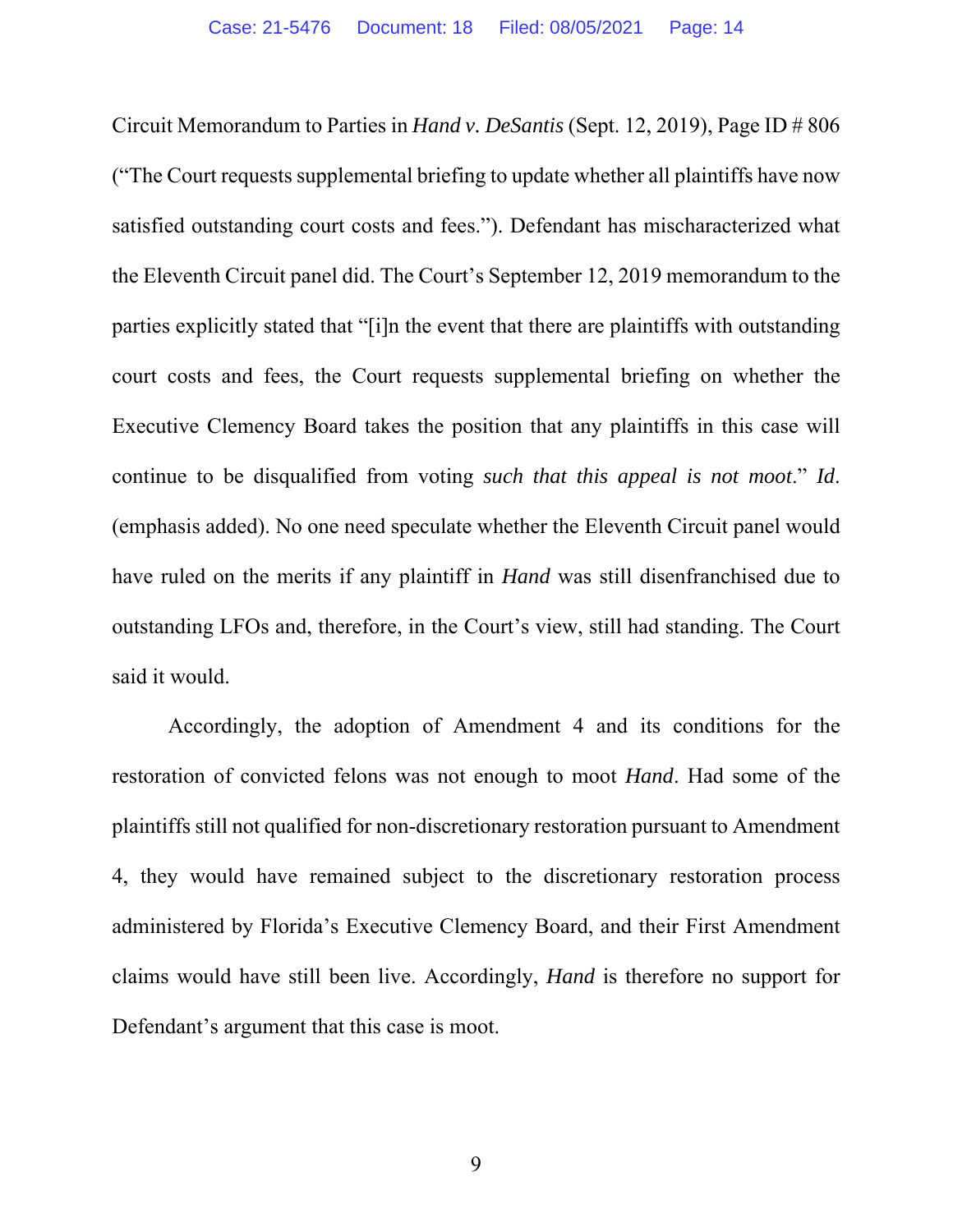### **2. Appellants have established First Amendment violations on the merits of their claims.**

Though this appeal, to date, has only concerned the district court's dismissal of this action as moot, Plaintiffs have suggested that the merits could be reached under this Court's precedent. At this time, the Court has not ordered supplemental briefing on the merits, but since Defendant has raised a number of arguments on the merits, Plaintiffs are compelled to respond. Plaintiffs continue to believe that separate and comprehensive supplemental briefing is warranted before reaching the merits in this case, especially given the necessarily shorter nature of reply briefs, but will set forth their counterarguments here.

### **a. Though presently disenfranchised as a matter of state law, Plaintiffs nevertheless retain their First Amendment rights to a non-arbitrary voting rights licensing or allocation system.**

 Plaintiffs have been stripped of their right to vote under state law and are not contesting the constitutionality of felon disenfranchisement, as authorized by the Supreme Court's construction of Section 2 of the Fourteenth Amendment. *Richardson v. Ramirez*, 418 U.S. 24, 53–56 (1974). But they cannot be deprived of their federal constitutional rights, and a state reenfranchisement scheme that arbitrarily restores or allocates the right to vote violates the First Amendment.

Defendant contends that felons are ineligible to vote in Kentucky until restored to their civil rights and therefore cannot claim a constitutional injury from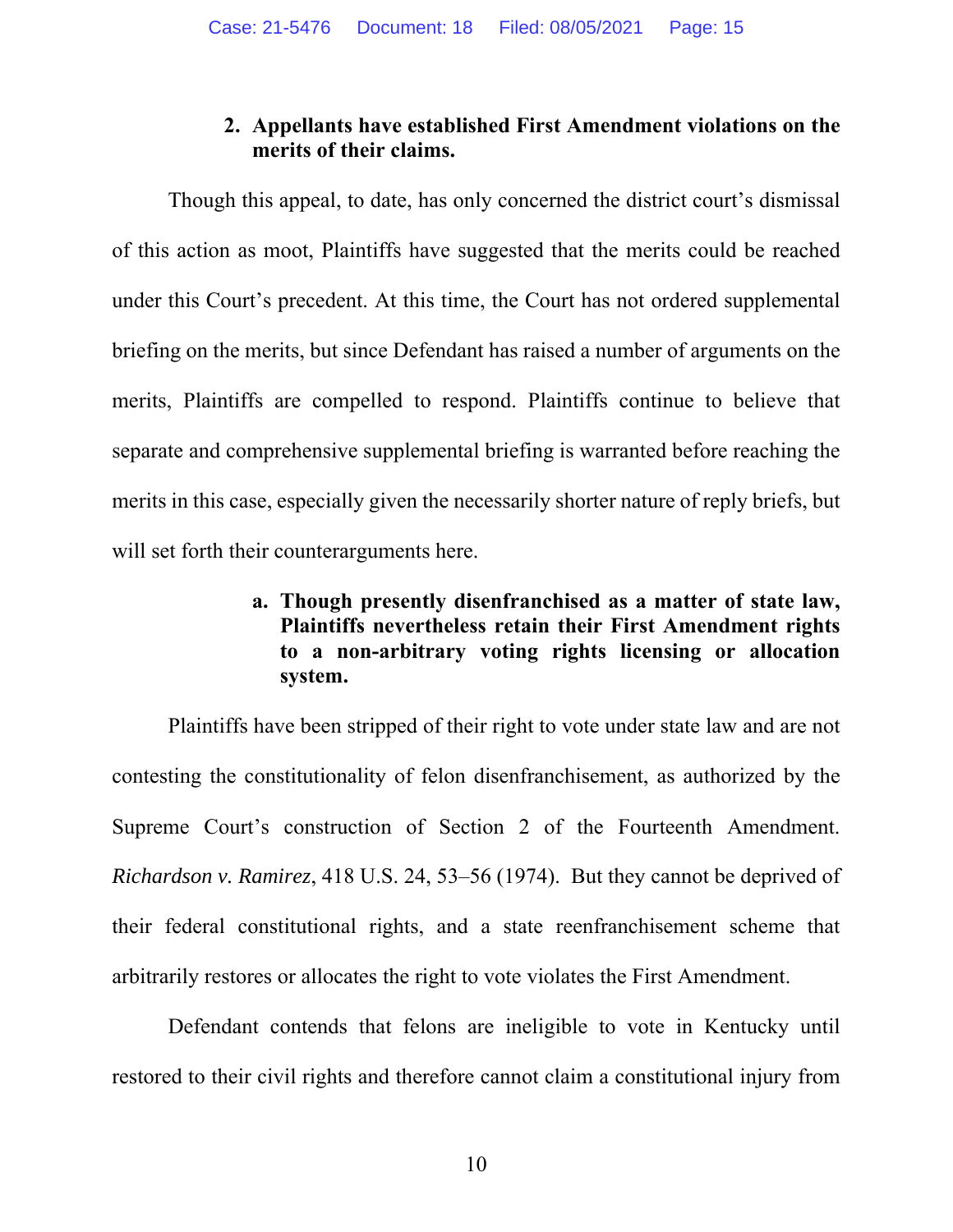arbitrary decision-making on their restoration applications. Doc. 15, Appellee's Brief, Page ID  $# 15$ . Respectfully, that is contrary to the law and logic. In a closely analogous situation, sixteen- and seventeen-year-olds and lawful permanent residents are also not eligible to vote and their ineligibility—a categorical, uniform disenfranchisement—does not violate the Constitution. However, if state or local government officials were vested with the arbitrary power to enfranchise individuals from these two groups, perhaps based upon their subjective evaluation of an essay written on American government, that would trigger and violate the First Amendment unfettered discretion doctrine. In the same way, disenfranchised felons can suffer *federal* constitutional injuries even though *state* law bars them from voting. Since the selective authorization to vote and threshold eligibility are at issue, the only people who can challenge the arbitrary licensing or allocation of voting rights are currently-disenfranchised felons. If these injuries were not legally cognizable and did not confer standing, no one could challenge the constitutionality of a felon voting rights restoration scheme—even for intentional, express racial or sex discrimination—and the Governor's arbitrary decision-making would be immune from judicial review. State officials could make voting rights restoration decisions based on partisan affiliation,<sup>2</sup> height, attractiveness, or English literacy.

<sup>&</sup>lt;sup>2</sup> Nothing in Kentucky law prevents the Governor from acting on partisan motivation or an educated guess as to a restoration applicant's politics. If a Governor announced that voting rights will only be restored to those who were previously registered as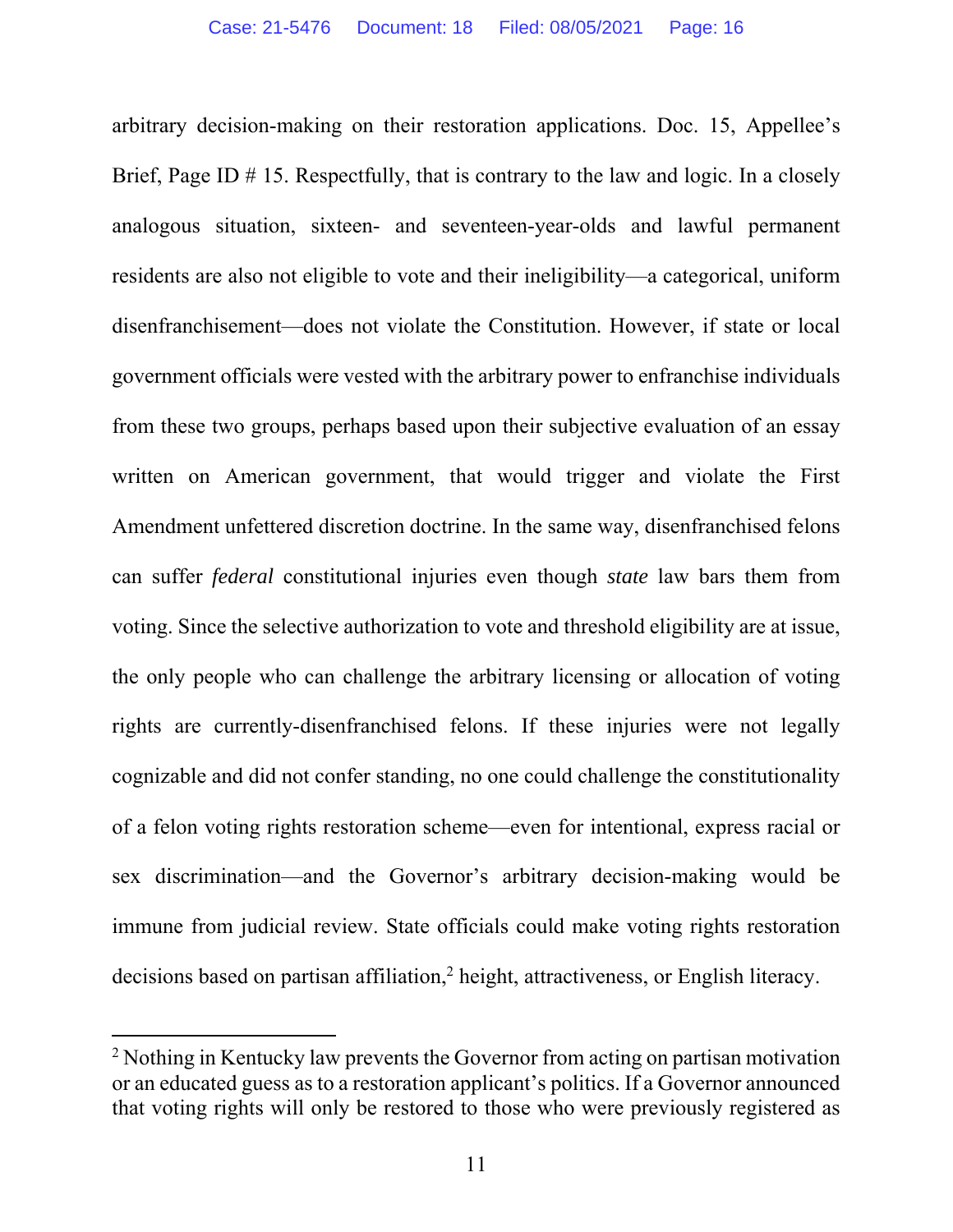The cases support Plaintiffs' position. The Supreme Court has twice rejected the argument that felon disenfranchisement laws need not comply with constitutional limitations, *i.e.* that no one has standing to challenge these laws and, therefore, they are beyond judicial review. In *Ramirez* itself, the Supreme Court only addressed and rejected the first of the plaintiffs' two claims: (1) a facial challenge to California's felon disenfranchisement law that argued the state per se could not deny the vote to felons; and (2) a separate equal protection and due process claim that attacked the lack of uniform enforcement of that law. 418 U.S. at 33–34. After holding that Section 2 of the Fourteenth Amendment authorizes states to disenfranchise felons and rejecting the first claim, the U.S. Supreme Court remanded the second claim to the Supreme Court of California. *Id*. at 56. If Defendant's theory were correct, the Supreme Court would not have remanded the *Ramirez* plaintiffs' alternative equal protection claim for further adjudication.

Defendant's contention is also belied by the Supreme Court's decision in *Hunter v. Underwood*, which struck down the 1901 Alabama Constitution's felon disenfranchisement provision, finding intentional racial discrimination in violation

Democrats or Republicans or even that voting rights restoration decisions would take into account prior party affiliation, Defendant would surely agree those schemes would cause a legally cognizable injury even though the unrestored felons are not presently able to vote. So too does a discretionary vote-licensing scheme violate the First Amendment because it is inherently arbitrary and vulnerable to discriminatory decision-making.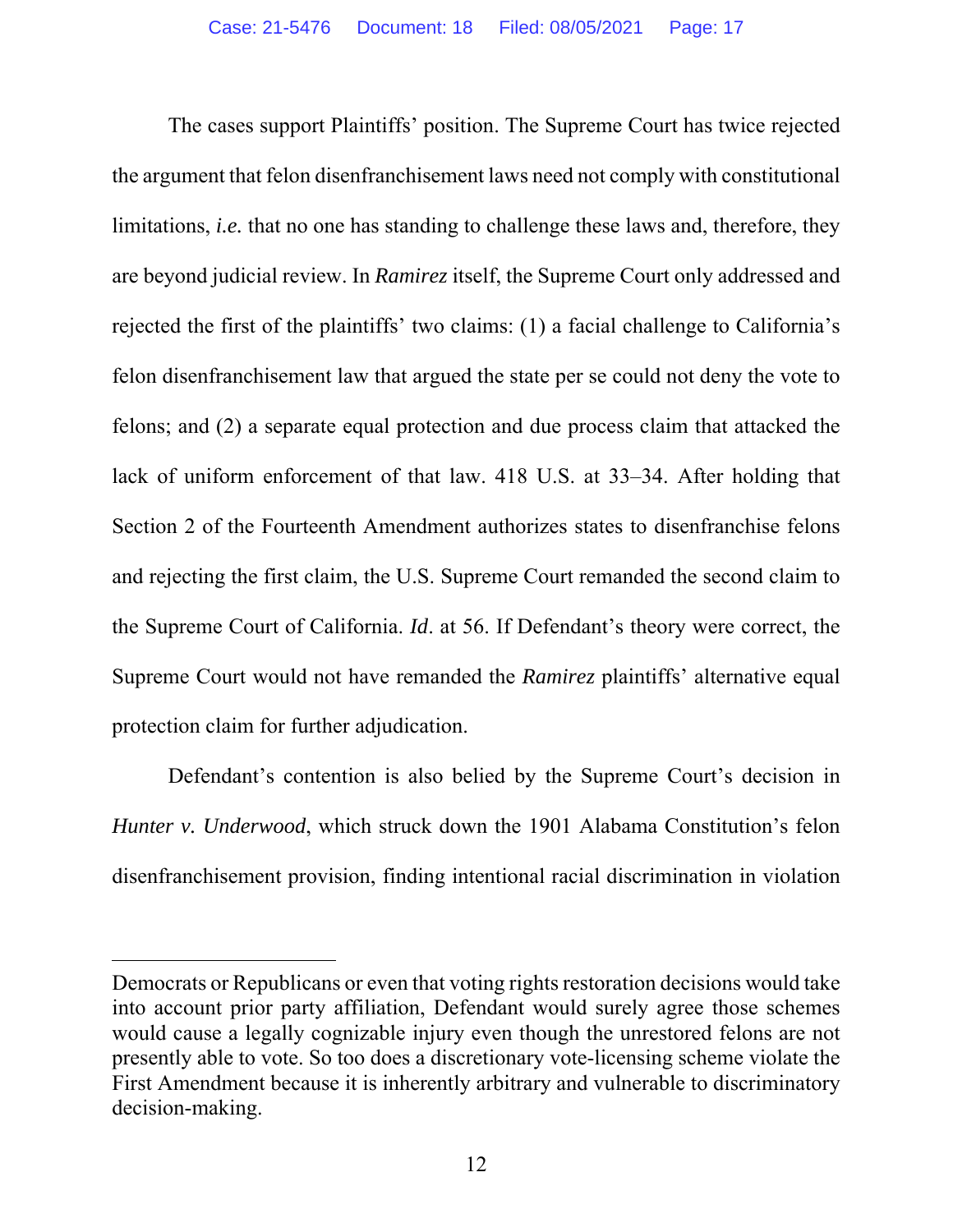of the Equal Protection Clause. 471 U.S. 222, 231–33 (1985). The Supreme Court clarified that *Ramirez* did not hold that Section 2 of the Fourteenth Amendment precludes felons from challenging disenfranchisement laws when they violate constitutional limitations:

Without again considering the implicit authorization of  $\S 2$  [of the Fourteenth Amendment] to deny the vote to citizens 'for participation in rebellion, or other crime,' *see Richardson v. Ramirez*, 418 U.S. 24 . . . (1974), we are confident that § 2 was not designed to permit the purposeful racial discrimination attending the enactment and operation of § 182 which otherwise violates § 1 of the Fourteenth Amendment. Nothing in our opinion in *Richardson v. Ramirez, supra,* suggests the contrary.

*Id*. at 233; *see also Hobson v. Pow*, 434 F. Supp. 362, 366–67 (N.D. Ala. 1977)

(holding sex discrimination in felon disenfranchisement scheme violates Equal

Protection clause).

Accordingly, it is clear that discriminatory disenfranchisement violates the

Constitution.3 Similarly, as the Fifth Circuit explained in *Shepherd v. Trevino*,

discriminatory *reenfranchisement* is also unconstitutional:

[W]e are similarly unable to accept the proposition that section 2 [of the Fourteenth Amendment] removes all equal protection considerations from state-created classifications denying the right to vote to some felons while granting it to others. No one would contend that section 2 permits a state to disenfranchise all felons and then reenfranchise only those who are, say, white.

<sup>&</sup>lt;sup>3</sup> The Supreme Court has never stated that an intentional discrimination claim under the Fourteenth Amendment is the only type of constitutional claim that can be brought against a felon disenfranchisement or reenfranchisement scheme.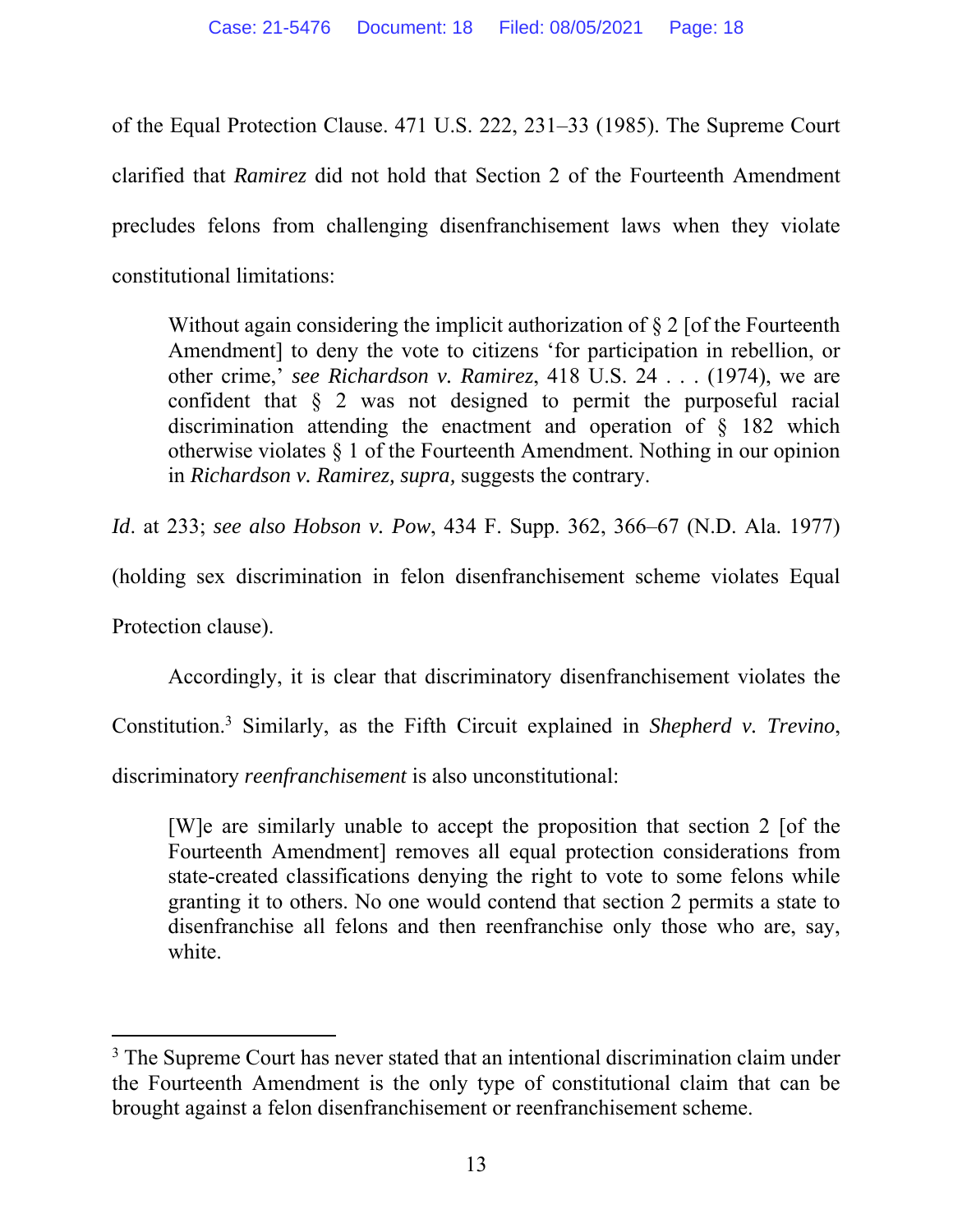575 F.2d 1110, 1114 (5th Cir. 1978). The Court then rejected the plaintiffs' equal protection claim *on the merits*, not for lack of a constitutional interest or injury. *Id*. at 1114–15. Several courts have also stated that arbitrary disenfranchisement would be unconstitutional. *Id*. at 1114; *Owens v. Barnes*, 711 F.2d 25, 26–27 (3d Cir. 1983) ("[T]he state could not disenfranchise similarly situated blue-eyed felons but not brown-eyed felons."); *Williams v. Taylor*, 677 F.2d 510, 515–17 (5th Cir. 1982) (remanding for trial on challenge to "selective and arbitrary enforcement of the disenfranchisement procedure"). *Shepherd*'s broad language indicates that the same would hold true for arbitrary reenfranchisement. 575 F.2d at 1114 ("Nor can we believe that section 2 would permit a state to make a completely arbitrary distinction between groups of felons with respect to the right to vote."); *Harvey v. Brewer*, 605 F.3d 1067, 1079 (9th Cir. 2010) (noting a state cannot arbitrarily "re-enfranchise only those felons who are more than six-feet tall"). All of these courts would be wrong if felons could not claim a constitutional injury once *state* law divested them of their right to vote. And of course arbitrarily giving select individuals the right to vote violates the Constitution. *See Louisiana v. United States*, 380 U.S. 145, 150–53 (1965) ("The cherished right of people in a country like ours to vote cannot be obliterated by the use of laws like this, which leave the voting fate of a citizen to the passing whim or impulse of an individual registrar."). It would be nonsensical if discriminatory enfranchisement, discriminatory disenfranchisement, discriminatory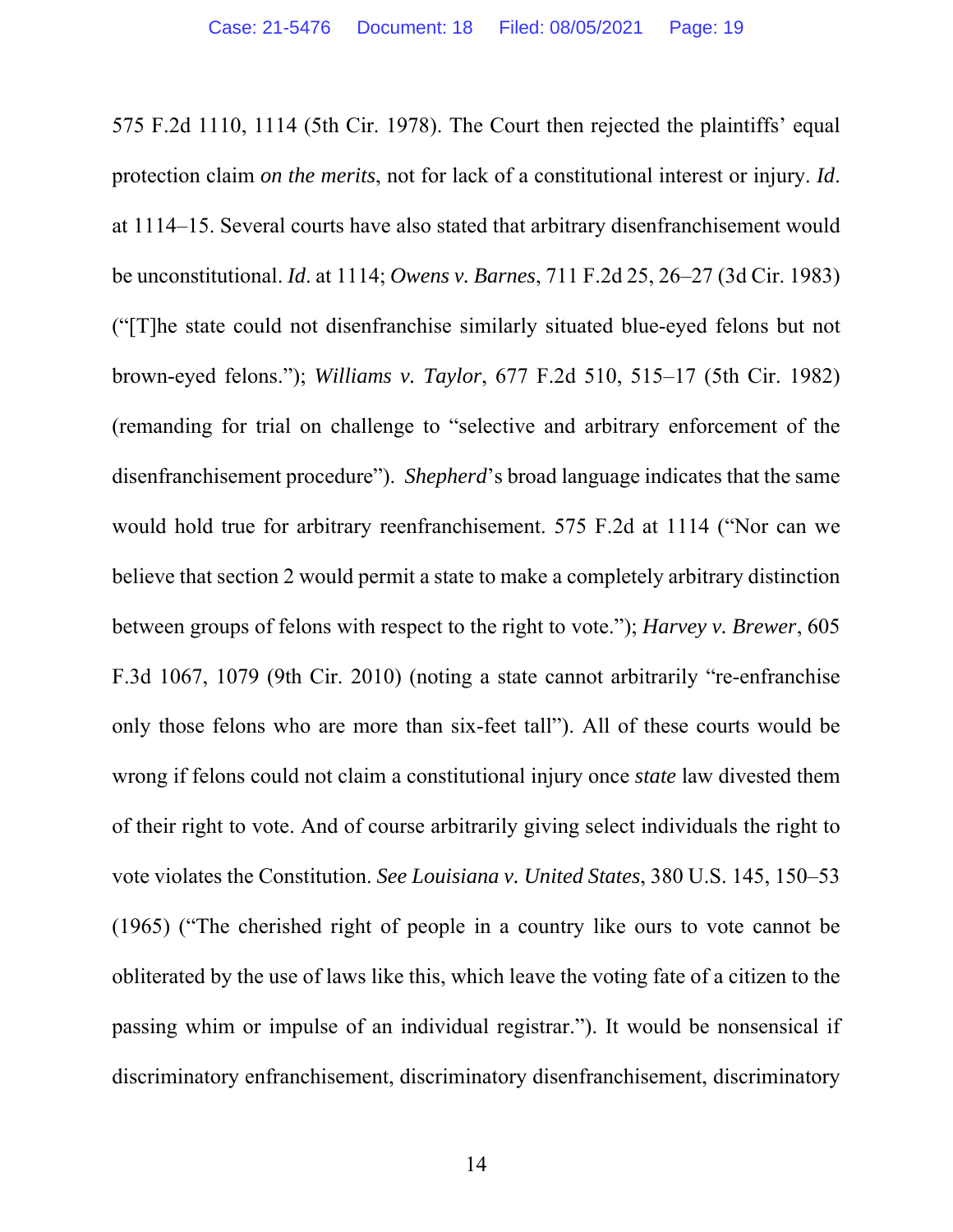reenfranchisement, arbitrary enfranchisement, and arbitrary disenfranchisement all violated the Constitution, but arbitrary reenfranchisement did not.

This Court's decision in *Johnson v. Bredesen*, 624 F.3d 742 (6th Cir. 2010) does not foreclose this action either. The plaintiffs in *Johnson* challenged the requirement that felons pay restitution and child support before regaining their right to vote as a violation of the Equal Protection Clause, the Twenty-Fourth Amendment's ban on poll taxes, the Privileges and Immunities Clause, and the Ex Post Facto clause. *Id*. at 744–45. *Johnson* did not consider whether selectively licensing or allocating threshold eligibility violates the First Amendment unfettered discretion doctrine, and its holdings are necessarily limited to the facts and claims presented to the Court. *See Satty v. Nashville Gas Co.*, 522 F.2d 850, 853 (6th Cir. 1975) ("[T]he precedential value of a decision should be limited to the four corners of the decisions' [*sic*] factual setting."), *aff'd in part on other grounds, vacated in part on other grounds, Nashville Gas Co. v. Satty*, 434 U.S. 136 (1977).

In considering *Johnson*'s equal protection claim, this Court invoked the plaintiffs' current ineligibility to vote in order to apply rational basis review rather than strict scrutiny. 624 F.3d at 746–50. This Court did not conclude that felons lack any legally cognizable interest in voting, but rather stated the plaintiffs "lack[ed] any *fundamental* interest." *Id*. at 746 (emphasis added). Otherwise, if the felon plaintiffs had no interest whatsoever, there would have been no need to evaluate the state's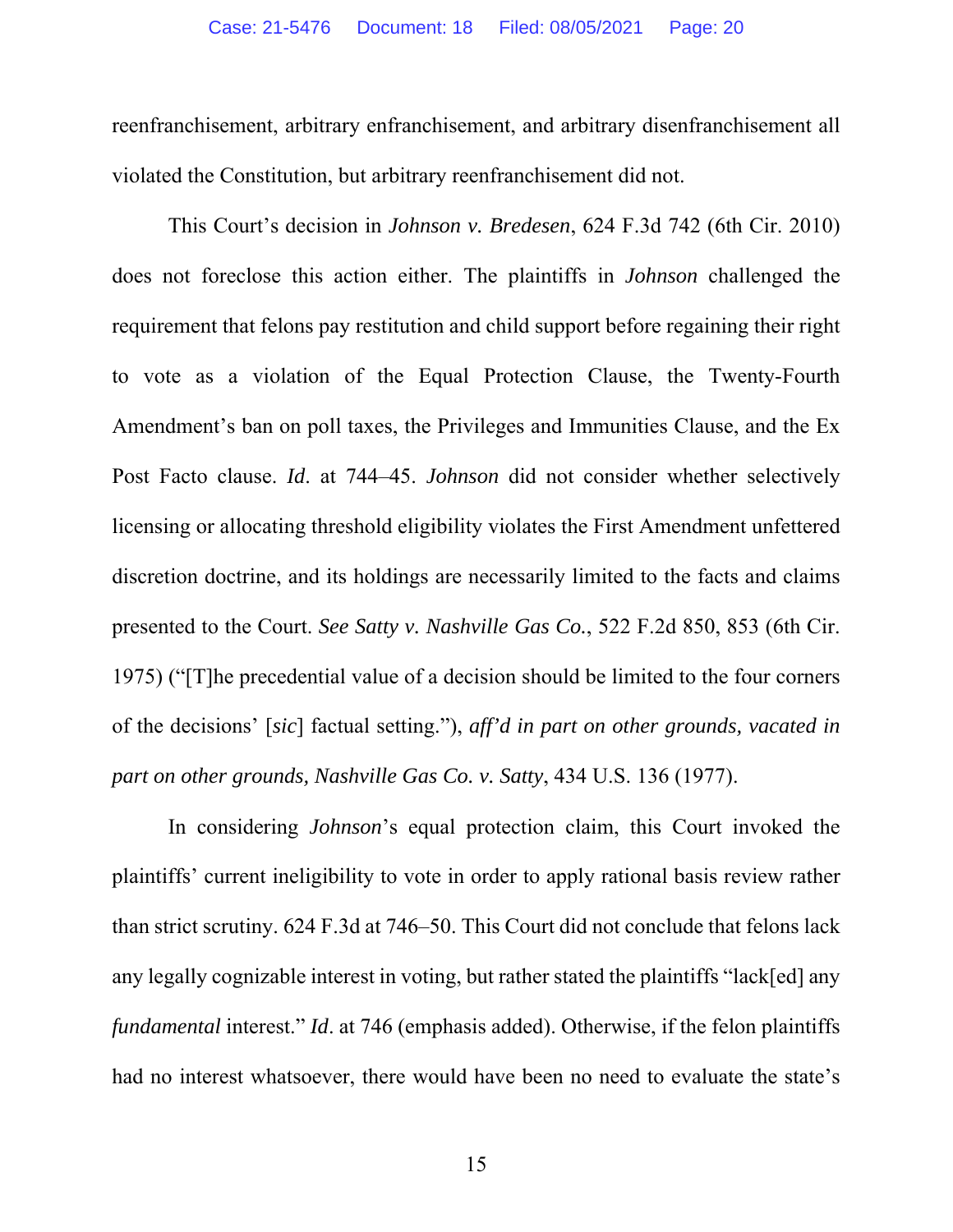competing interests at all. *Id*. at 747. The Court would have simply held that it lacked jurisdiction to review the claims and ordered them dismissed. Here, there is no equal protection challenge, and the tiers of scrutiny have no application in a First Amendment unfettered discretion challenge. When a licensing scheme governs the exercise of First Amendment rights, officials cannot be given unfettered discretion to select who may speak, publish, demonstrate, or vote. Disenfranchised felons are the only individuals who can bring that challenge to arbitrariness in voting eligibility determinations. If they have no legally cognizable interest, any and all felon disenfranchisement and reenfranchisement schemes are beyond judicial review.

Turning to the Twenty-Fourth Amendment claim, this Court narrowly held that the ban on poll taxes only applies to individuals who currently have a right to vote. *Johnson*, 624 F.3d at 751. This is unremarkable given the Twenty-Fourth Amendment says, "*The right of citizens of the United States to vote* [in any federal election] shall not be *denied or abridged* by the United States or any State by reason of failure to pay any poll tax or other tax." U.S. CONST. amend. XXIV (emphasis added). But this holding cannot be extended to the First Amendment unfettered discretion doctrine, which is only ever raised by an individual who does not possess the right or permission under state law to engage in a certain First Amendmentprotected activity. The two claims are completely different. Plaintiffs here do not allege that a voter's current right to vote has been burdened or taxed in some manner,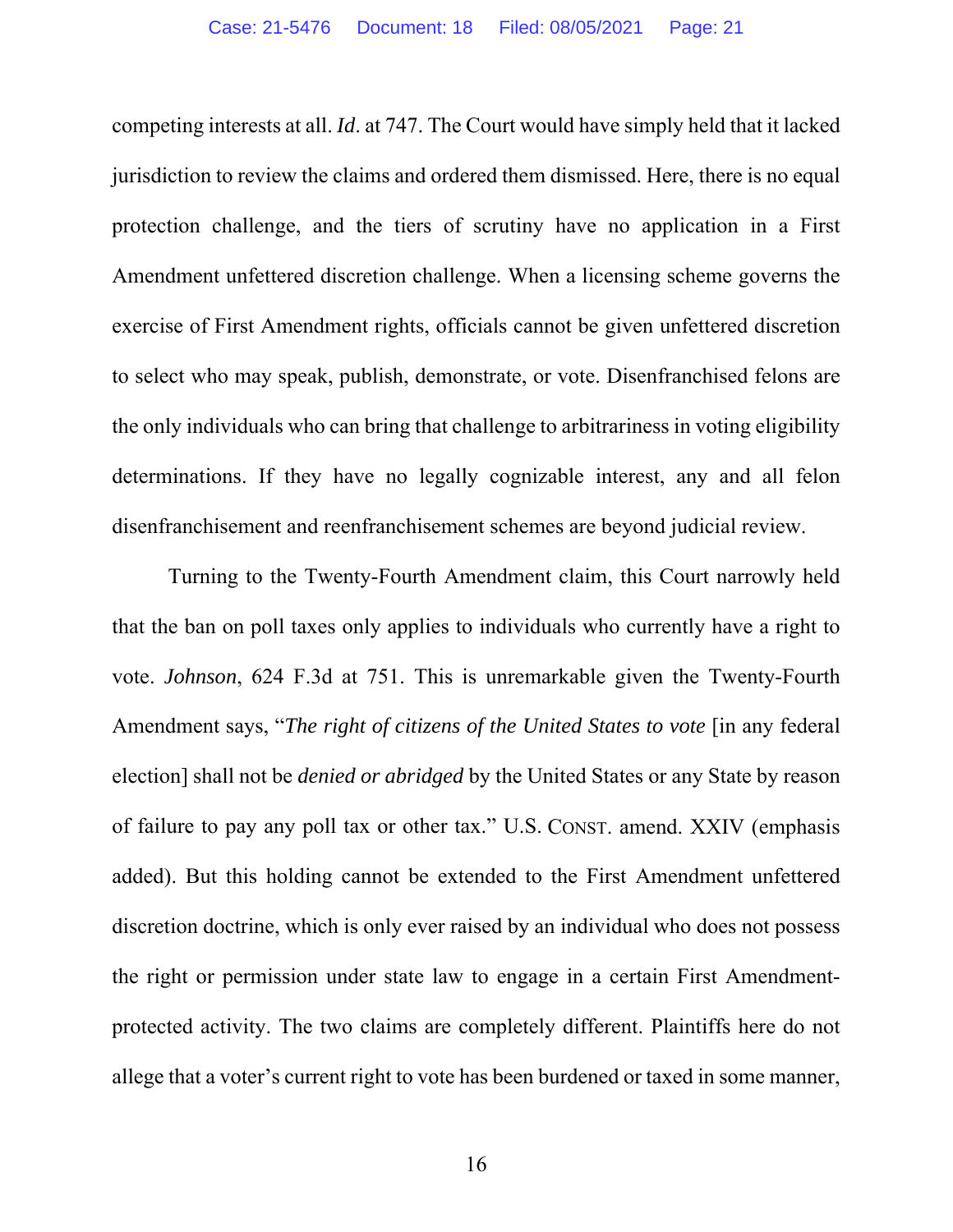but rather challenge Defendant's system for arbitrarily, selectively bestowing threshold voting eligibility, a set of facts not present or considered in *Johnson*. Plaintiffs clearly do not contend that they currently have a right to vote under state law or any per se right to restoration. Rather, Plaintiffs seek a constitutional, nonarbitrary restoration system, which may or may not result in the restoration of their voting rights. Nothing in *Johnson* conflicts with Plaintiffs' claim or forecloses the remedy sought.<sup>4</sup>

At bottom, Defendant wants the merits of this case decided based on the prefix "re" in reenfranchisement. Defendant would surely concede that arbitrary *enfranchisement* is unconstitutional, but if state officials are arbitrarily enfranchising those who were *previously* eligible to vote, in Defendant's view, the unlawful is made lawful.<sup>5</sup> There is no case, including *Johnson*, that supports that arbitrary distinction.

<sup>&</sup>lt;sup>4</sup> The Court added that legal financial obligations incurred by convicted felons (as well as misdemeanants, who remain eligible to vote) are objective requirements that "exist independently of" felon disenfranchisement and reenfranchisement. *Johnson*, 624 F.3d at 751; *Harvey*, 605 F.3d at 1080 ("Plaintiffs' right to vote was not abridged because they failed to pay a poll tax; it was abridged because they were convicted of felonies."). By contrast, arbitrary voting rights restoration *directly* implicates and affects the right to vote.

<sup>&</sup>lt;sup>5</sup> Some felons are of course convicted as minors, KY. REV. STAT. § 635.020, and their bid for "*re*enfranchisement" is in fact first-time enfranchisement.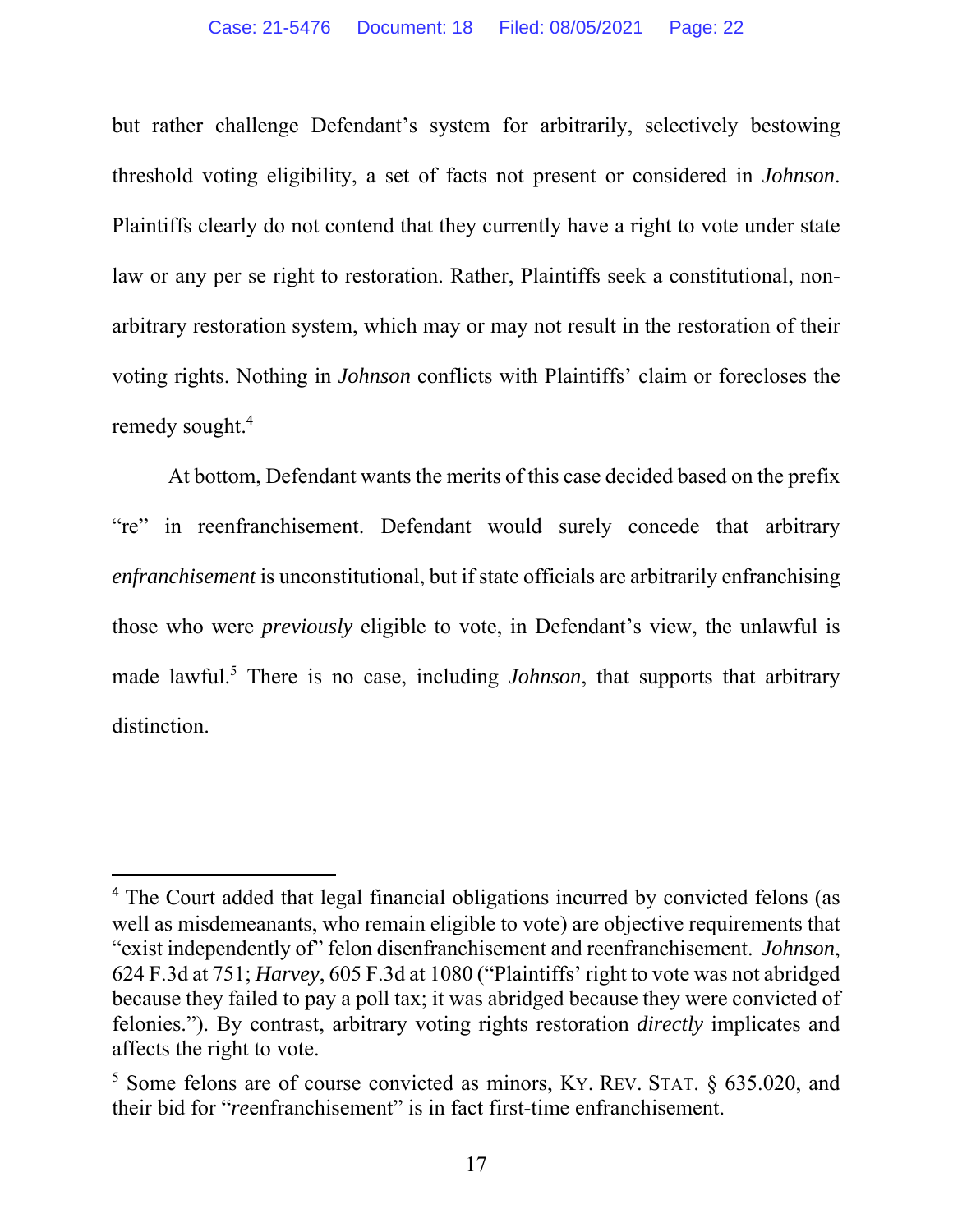### **b. Prohibiting arbitrary licensing of First Amendmentprotected voting rights does not conflict with Section 2 of the Fourteenth Amendment.**

There is no conflict between Section 2 of the Fourteenth Amendment and the prohibition on arbitrarily licensing First Amendment-protected conduct. The grant of legislative authority in Section 2 of the Fourteenth Amendment must be exercised in a manner consistent with other constitutional provisions and rights. "[T]he Constitution is filled with provisions that grant Congress or the States specific power to legislate in certain areas; these granted powers are always subject to the limitation that they may not be exercised in a way that violates other specific provisions of the Constitution." *Williams v. Rhodes*, 393 U.S. 23, 29 (1968). In *Tashjian v. Republican Party of Connecticut*, the Supreme Court stated that the legislative authority given to states in the Elections Clause, U.S. CONST. art. I, § 4, cl. 1, "does not extinguish the State's responsibility to observe the limits established by the First Amendment rights of the State's citizens." 479 U.S. 208, 217 (1986); *see also 44 Liquormart, Inc. v. Rhode Island*, 517 U.S. 484, 516 (1996) (holding Twenty-First Amendment's grant of legislative authority to states does not shield laws regulating commerce in or use of alcoholic beverages from First Amendment challenges).

A ruling in Plaintiffs' favor would be entirely consistent with *Ramirez* and would still permit Kentucky to continue disenfranchising felons. The First Amendment imposes independent and specific constitutional limitations, and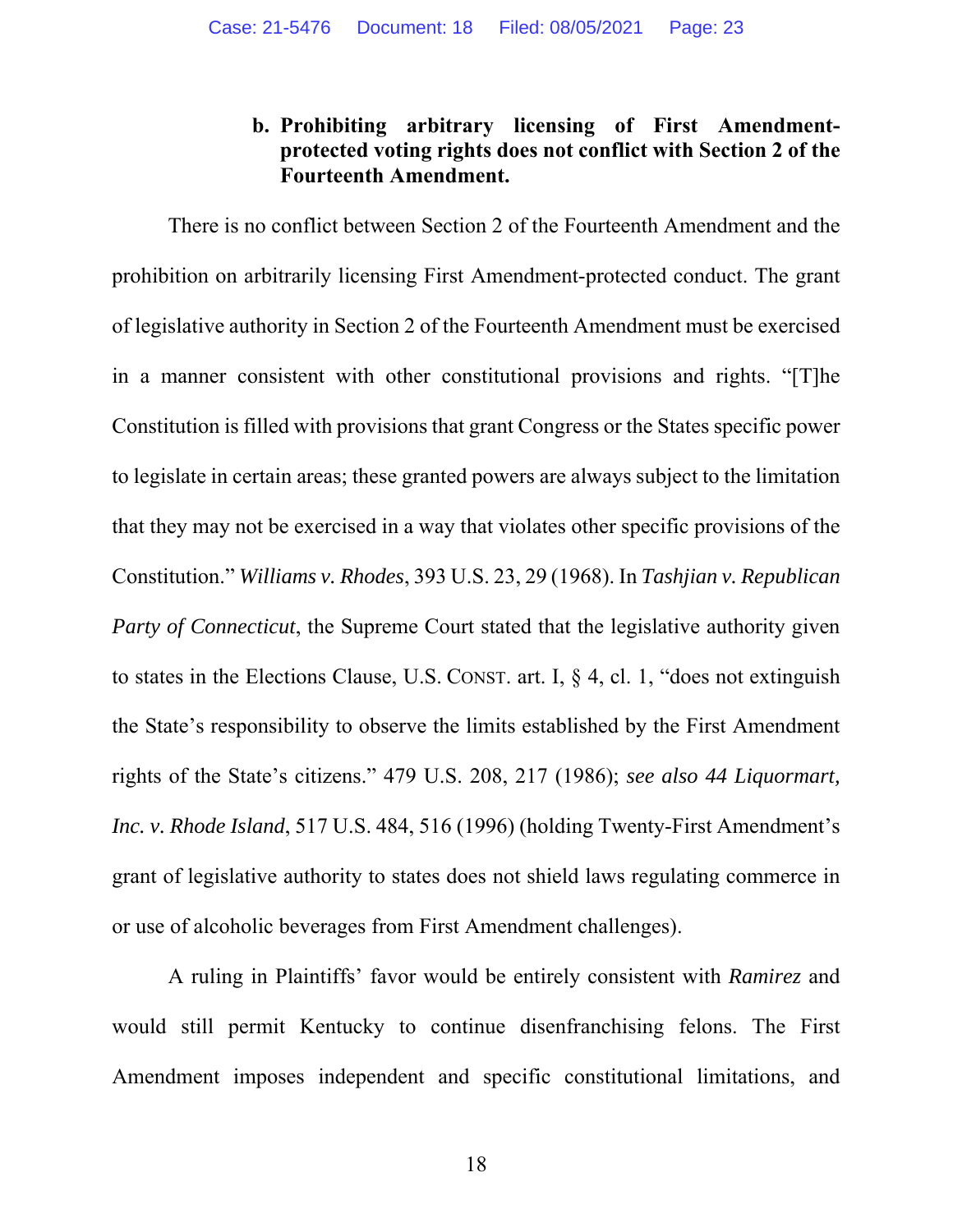Plaintiffs only challenge Defendant's claimed power to reenfranchise felons arbitrarily, not the state's power to disenfranchise people with felony convictions. "[I]n a host of other First Amendment cases," the Supreme Court has rejected the "'greater-includes-the-lesser'" argument, striking down arbitrary licensing schemes with "open-ended discretion . . . even where it was assumed that a properly drawn law could have greatly restricted or prohibited the manner of expression." *City of Lakewood v. Plain Dealer Publishing Company*, 486 U.S. 750, 766 (1988). There is no conflict or even tension between permitting felon disenfranchisement under the Fourteenth Amendment and forbidding arbitrary reenfranchisement under the First Amendment, so this Court need not evaluate which amendment is more "specific" or trumps the other. There is no need to harmonize constitutional provisions that do not conflict. For another example, the Elections Clause authorizes states to draw district maps, but the Supreme Court has consistently held that the Equal Protection Clause prohibits racial gerrymandering. *Ala. Legislative Black Caucus v. Alabama*, 135 S. Ct. 1257, 1263–64 (2015) (summarizing racial gerrymandering test). There is no conflict there either.

Finally, there is also no conflict between a ruling in Plaintiffs' favor on these two First Amendment claims and Section 2 of the Fourteenth Amendment as construed in *Ramirez* because Plaintiffs clearly have not alleged that felon disenfranchisement itself per se violates the First Amendment, as the plaintiffs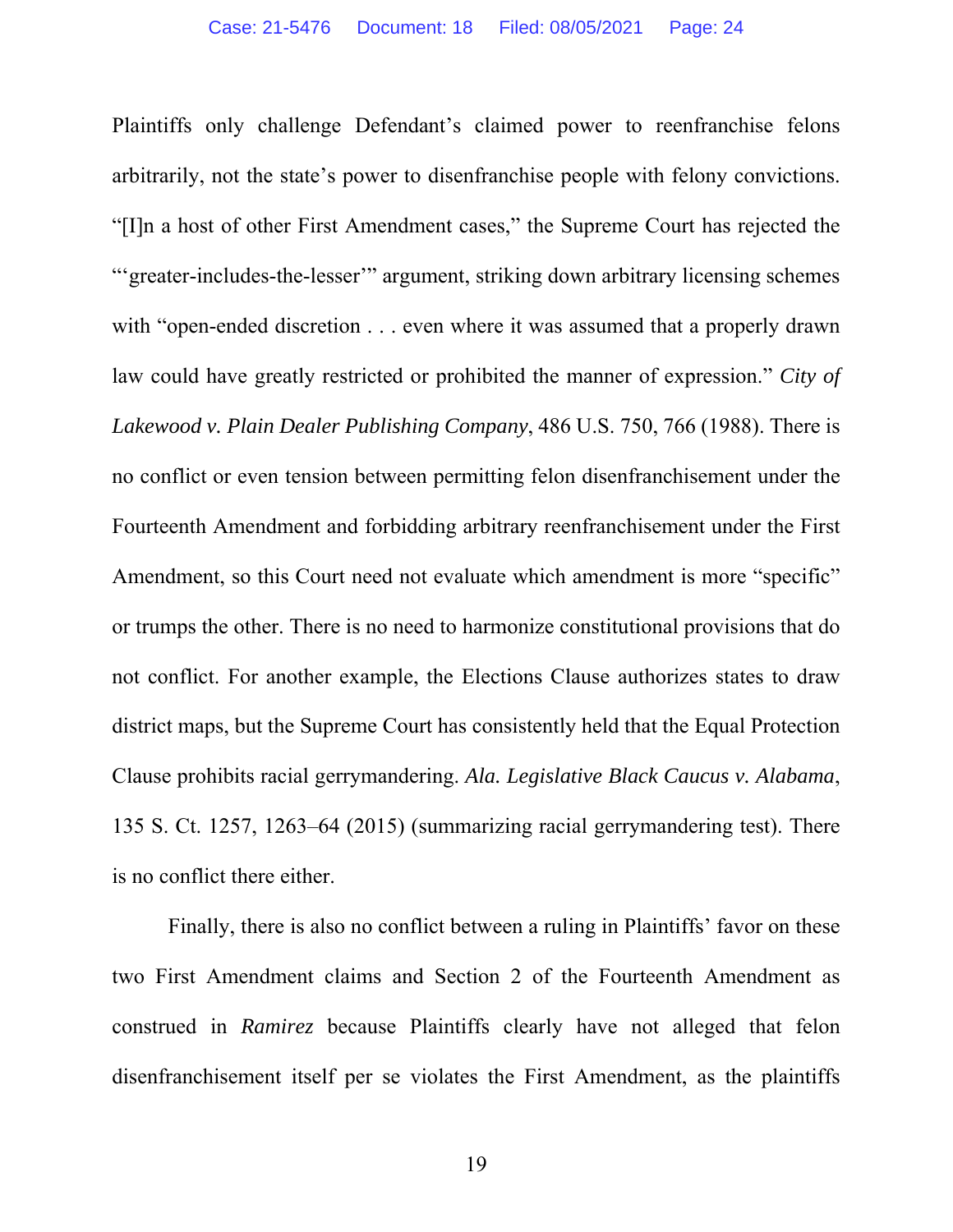unsuccessfully argued in *Kronlund v. Honstein*, 327 F. Supp. 71, 73 (N.D. Ga. 1971); *Farrakhan v. Locke*, 987 F. Supp. 1304, 1314 (E.D. Wash. 1997); *Johnson v. Bush*, 214 F. Supp. 2d 1333, 1338 (S.D. Fla. 2002), *aff'd on other grounds sub nom. Johnson v. Governor of the State of Fla.*, 405 F.3d 1214 (11th Cir. 2005) (en banc); *Hayden v. Pataki*, No. 00 Civ. 8586(LMM), 2004 WL 1335921, at \*6 (S.D.N.Y. June 14, 2004); and *Howard v. Gilmore*, 205 F.3d 1333 (unpublished table decision), No. 99-2285, 2000 WL 203984, at \*1 (4th Cir. Fed. 23, 2000). Instead, Plaintiffs have argued that *arbitrary reenfranchisement* violates the First Amendment, a constitutional challenge not adjudicated in any of those cases.

#### **CONCLUSION**

The district court's ruling dismissing this action as moot should be reversed. The order should be vacated, and this case should either be retained by this Court for further proceedings on the merits or, in the alternative, remanded with a limited instruction as outlined in Plaintiffs' principal brief.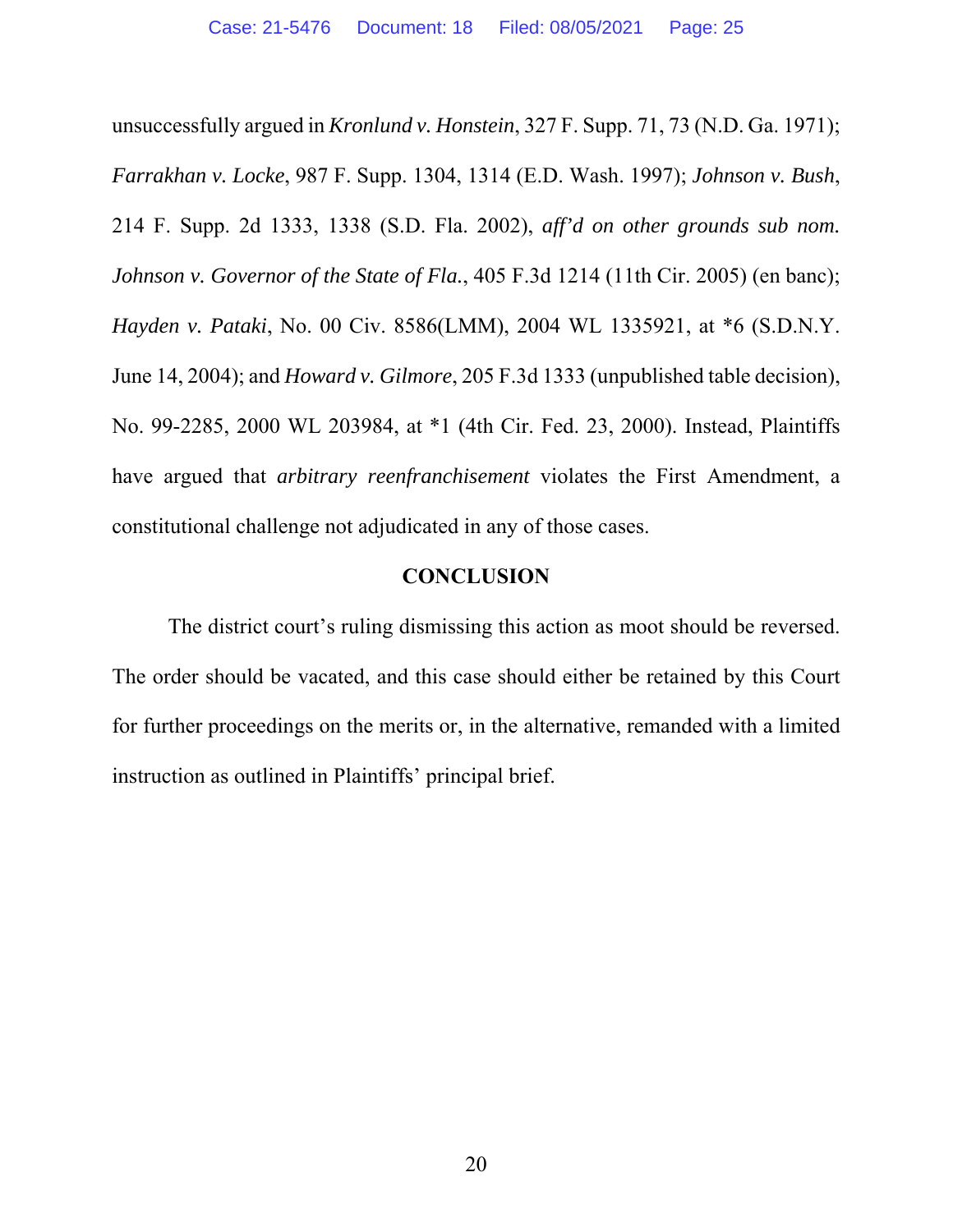DATED: August 5, 2021 Respectfully submitted,

*/s/ Jon Sherman* 

Jon Sherman D.C. Bar No. 998271 Michelle Kanter Cohen D.C. Bar No. 989164 Massachusetts Bar No. 672792 (inactive) Cecilia Aguilera D.C. Bar No. 1617884 FAIR ELECTIONS CENTER 1825 K St. NW, Suite 450 Washington, DC 20006 jsherman@fairelectionscenter.org mkantercohen@fairelectionscenter.org caguilera@fairelectionscenter.org Phone: (202) 331-0114

 Ben Carter Kentucky Bar No. 91352 KENTUCKY EQUAL JUSTICE CENTER 222 South First Street, Ste. 305 Louisville, KY 40202 ben@kyequaljustice.org Phone:  $(502)$  303-4062

*Counsel for Plaintiffs-Appellants*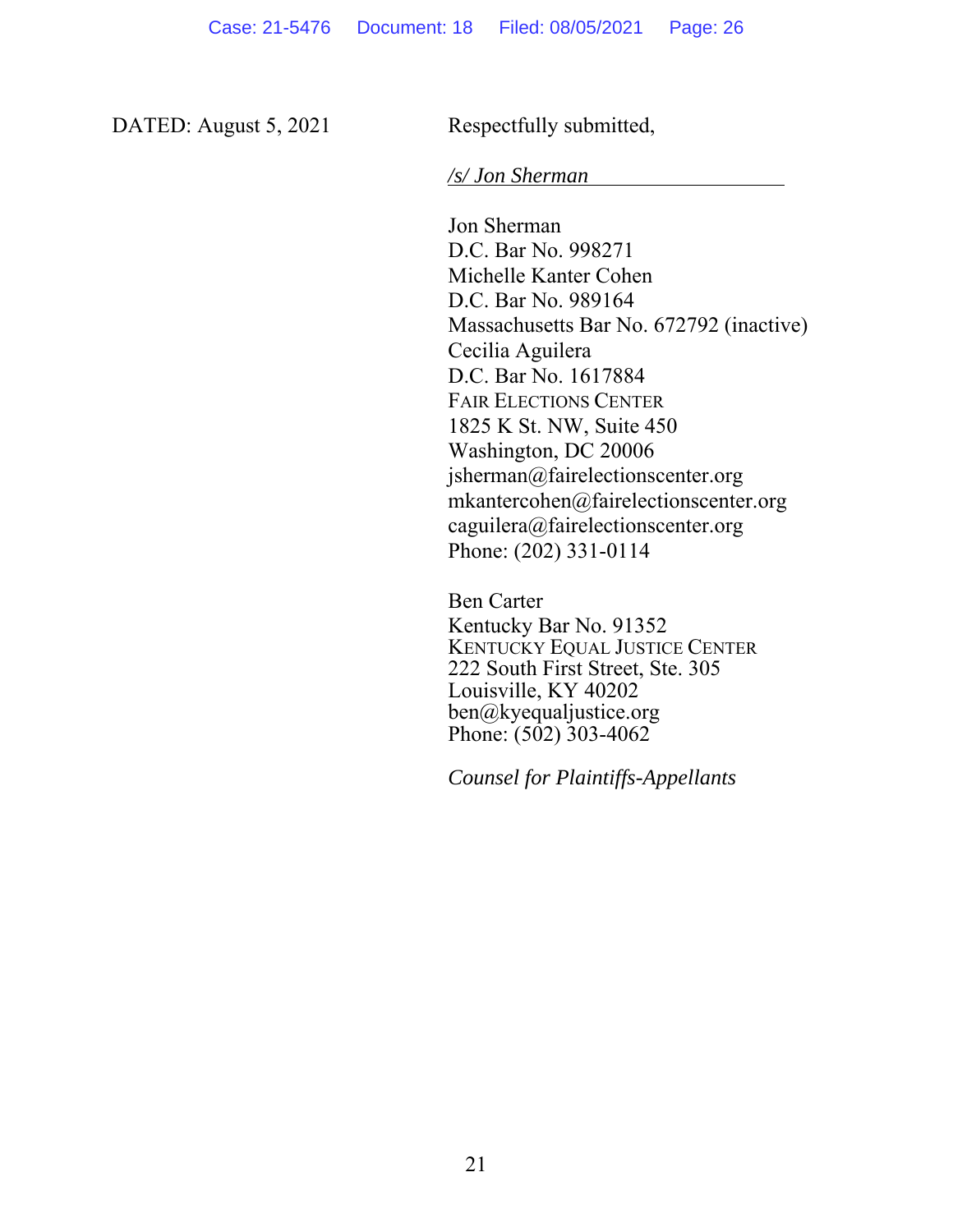### **CERTIFICATE OF COMPLIANCE**

This document complies with the type-volume limit of Fed. R. App. P.  $32(a)(7)(B)$  because, excluding the parts of the document exempted by Fed. R. App. P. 32(f), it contains 4,792 words.

This document complies with the typeface requirements of Fed. R. App. P.  $32(a)(5)$  and the type-style requirements of Fed. R. App. P.  $32(a)(6)$  because this document has been prepared in a proportionally spaced typeface using Microsoft Word 2016 in Times New Roman 14-point font.

Dated: August 5, 2021

*/s/ Jon Sherman* 

 Jon Sherman  *One of the Attorneys for Plaintiffs-Appellants*